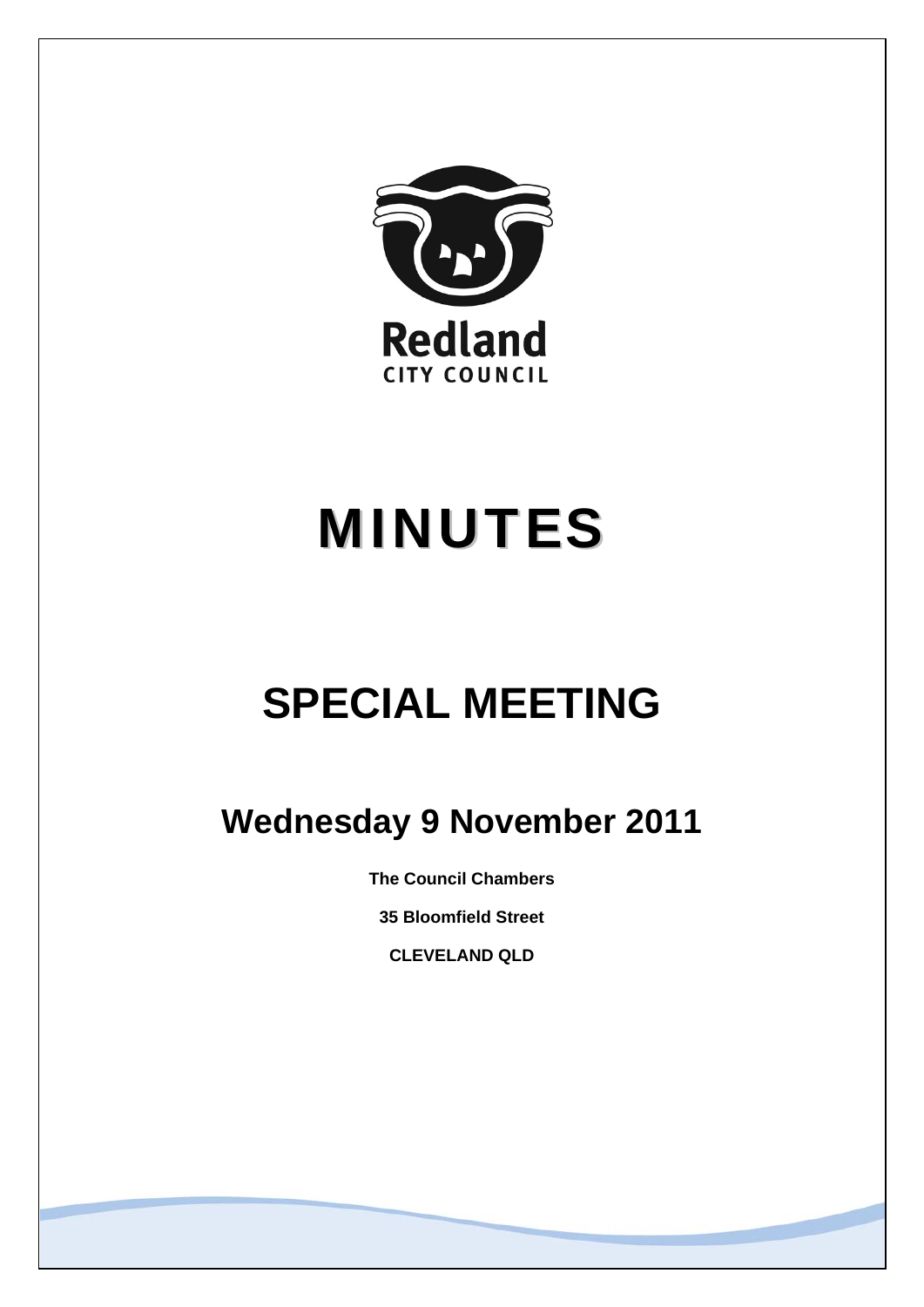#### **Table of Contents**

| <b>Item</b> |     | <b>Subject</b>                                                                                                 | Page No |
|-------------|-----|----------------------------------------------------------------------------------------------------------------|---------|
|             |     |                                                                                                                |         |
| 1           |     |                                                                                                                |         |
| $\mathbf 2$ |     | RECORD OF ATTENDANCE AND LEAVE OF ABSENCE 1                                                                    |         |
| 3           |     |                                                                                                                |         |
| 4           |     |                                                                                                                |         |
|             | 4.1 |                                                                                                                |         |
| 5           |     |                                                                                                                |         |
|             | 5.1 | <b>COMPLAINTS REGARDING COUNCIL'S HANDLING OF BIOMASS</b><br>POWER PLANT DEVELOPMENT (GC #601, 602 AND 603)  6 |         |
| 6           |     |                                                                                                                |         |
|             | 6.1 |                                                                                                                |         |
| 7           |     |                                                                                                                | 21      |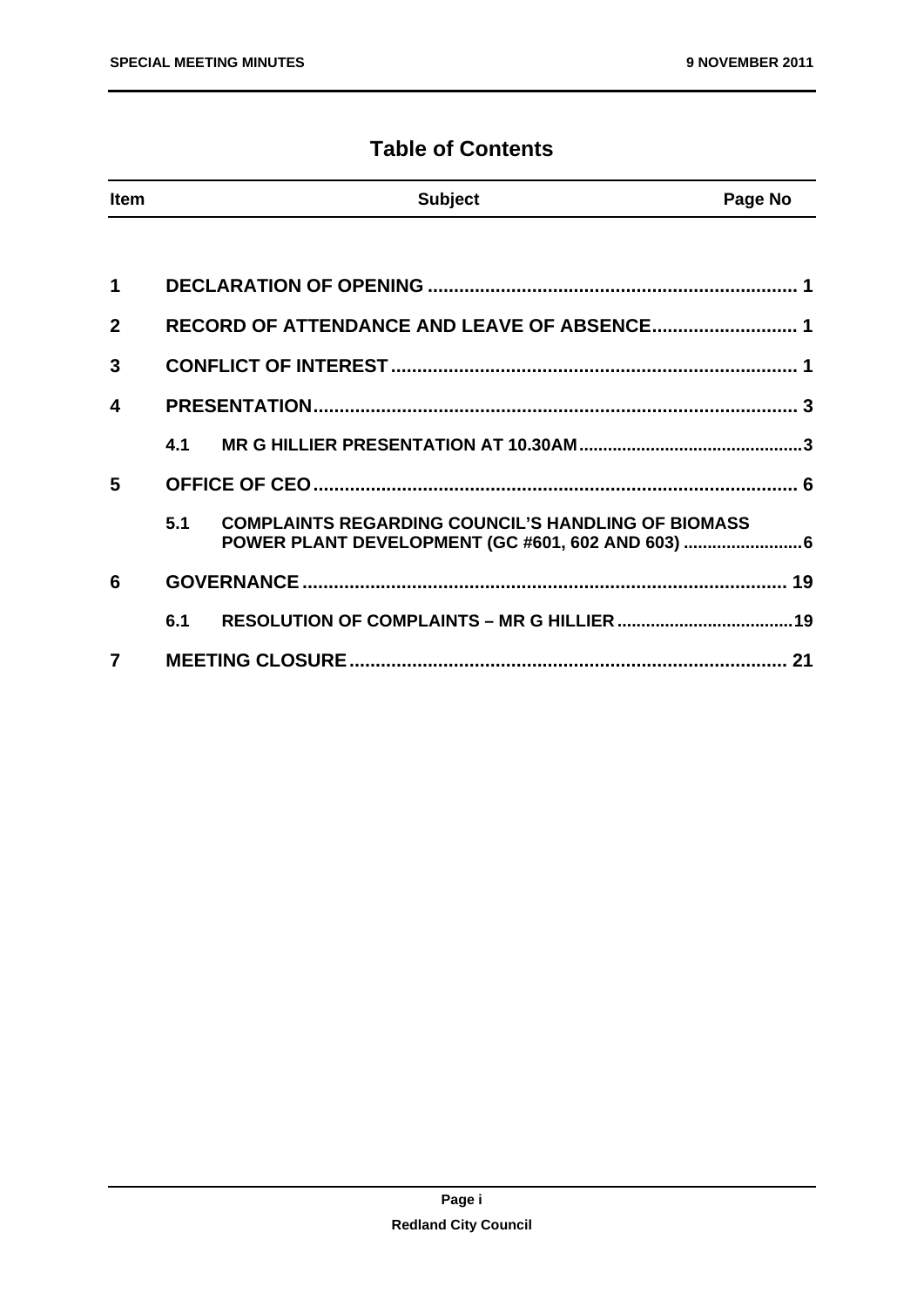#### **1 DECLARATION OF OPENING**

The Mayor declared the meeting open at 10.05am.

#### **2 RECORD OF ATTENDANCE AND LEAVE OF ABSENCE**

#### **PRESENT**

#### Members:

| Cr M Hobson PSM | Mayor                                |
|-----------------|--------------------------------------|
| Cr W Boglary    | <b>Councillor Division 1</b>         |
| Cr C Ogilvie    | <b>Councillor Division 2</b>         |
| Cr D Henry      | <b>Councillor Division 3</b>         |
| Cr J Burns      | <b>Councillor Division 4</b>         |
| Cr T Bowler     | <b>Councillor Division 6</b>         |
| Cr M Elliott    | Deputy Mayor & Councillor Division 7 |
| Cr K Williams   | <b>Councillor Division 9</b>         |
| Cr H Murray     | <b>Councillor Division 10</b>        |

#### Executive Leadership Group:

| Mr G Stevenson PSM         | <b>Chief Executive Officer</b>                      |
|----------------------------|-----------------------------------------------------|
| Mr N Clarke                | <b>General Manager Governance</b>                   |
| Mrs T Averay               | General Manager Environment, Planning & Development |
| Minutes:<br>Mrs E Striplin | Corporate Meetings & Registers Team Officer         |

#### **APOLOGIES**

| Cr B Townsend | <b>Councillor Division 5</b> |
|---------------|------------------------------|
| Cr K Reimers  | <b>Councillor Division 8</b> |

#### **3 CONFLICT OF INTEREST**

Cr Bowler declared a conflict of interest on Item 4.1 (see Item for details)

Crs Burns, Murray, Elliott, Bowler, Williams, Henry, Ogilvie, Hobson and Boglary declared a conflict of interest in Item 5.1 (see Item for details)

Mr G Stevenson (CEO) declared a conflict of interest on Item 6.1 (see Item for details)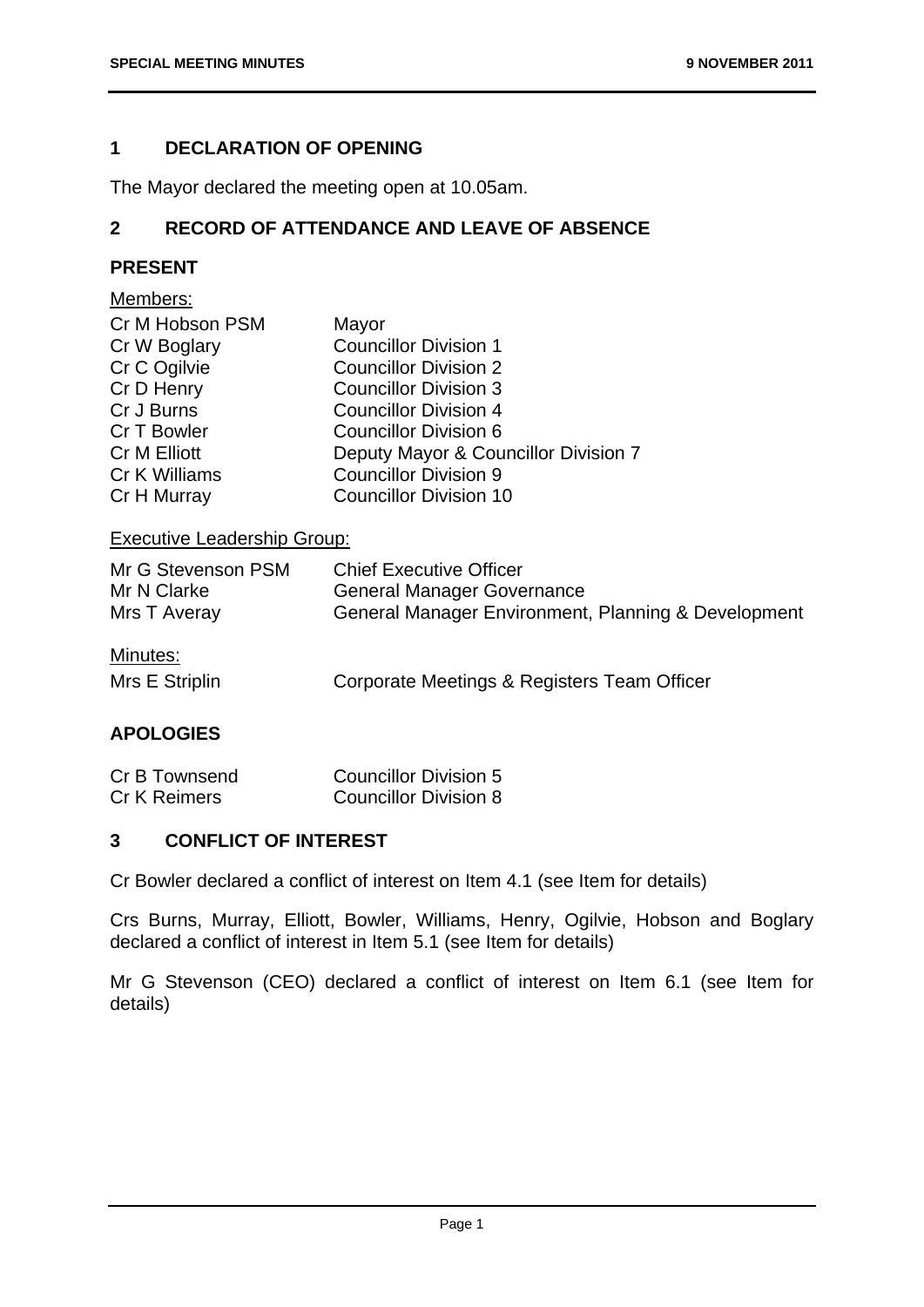#### **COUNCILLOR ABSENCES DURING MEETING**

Cr Boglary left the meeting at 10.56am and returned at 11.01am (during Item 4.1) Cr Ogilvie left the meeting at 11.12am and returned at 11.16am (during Item 4.1) Cr Elliott left the meeting at 11.40am and returned at 11.45am (during item 4.1) Cr Burns left the meeting at 11.55am and returned at 11.57am (during Item 4.1) Cr Boglary left the meeting at 12.35pm and returned at 12.36pm (during Item 4.1) Cr Elliott left the meeting at 12.22pm and returned at 12.24pm (during Item 4.1) Cr Burns left the meeting at 12.33pm and returned at 12.35pm (during Item 4.1) Cr Ogilvie left the meeting at 3.08pm and returned at 3.14pm (during Item 5.1) Cr Boglary left the meeting at 3.09pm and returned at 3.11pm (during Item 5.1) Cr Williams left the meeting at 3.01pm and returned at 3.02pm (during Item 5.1) Cr Ogilvie left the meeting at 2.15pm and returned at 2.37pm (during Item 5.1) Cr Boglary left the meeting at 2.17pm and returned at 2.22pm (during Item 5.1) Cr Henry left the meeting at 2.27pm and returned at 2.28pm (during Item 5.1) Cr Henry left the meeting at 2.33pm and returned at 2.35pm (during Item 5.1) Cr Elliott left the meeting at 2.46pm and returned at 3.02pm (during Item 5.1) Cr Ogilvie left the meeting at 3.58pm and returned at 4.01pm (during Item 6.1) Cr Elliott left the meeting at 4.07pm (during Item 6.1)

#### **MOTION TO MOVE INTO OPEN FORUM**

| Moved by:    | Cr T Bowler |
|--------------|-------------|
| Seconded by: | Cr D Henry  |

That the presentation, by Mr G Hillier, be given in open forum.

CARRIED (unanimously)

#### **PROCEDURAL MOTION**

| Moved by:    | Cr W Boglary  |
|--------------|---------------|
| Seconded by: | Cr K Williams |

That a non-member, Mr G Hillier, be allowed to participate in discussion for the purpose of making his presentation.

CARRIED (unanimously)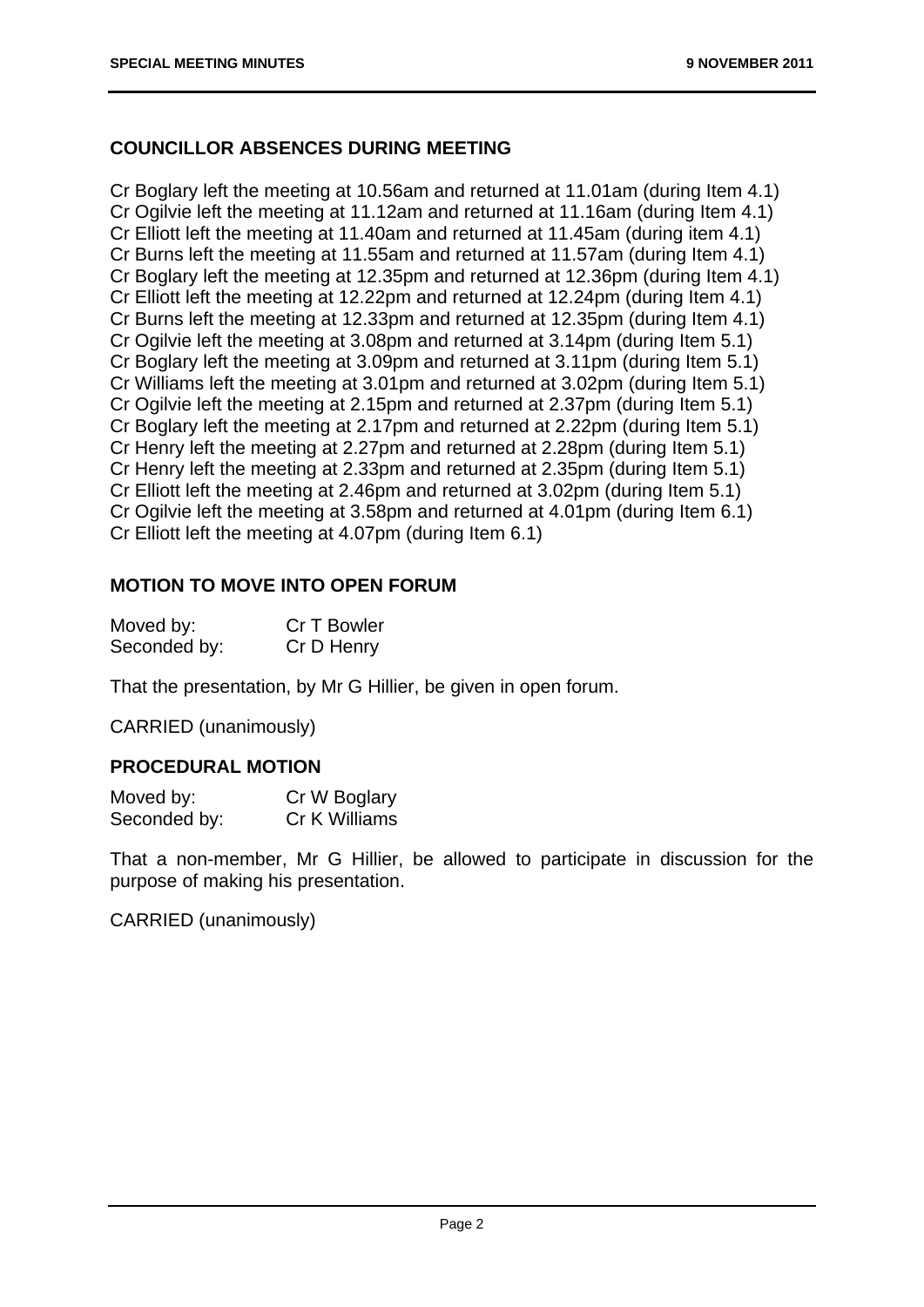Cr Bowler declared a conflict of interest or perceived conflict of interest in the following item stating that she offered to assist Mr Hillier with his presentation on his computer as he has vision impairment. Cr Bowler elected to stay in the room and vote in the best interests of the community.

#### **4 PRESENTATION**

#### **4.1 MR G HILLIER PRESENTATION AT 10.30AM**

#### **MOTION TO ADJOURN MEEETING AT 10.43AM**

| Moved by:    | Cr C Ogilvie |
|--------------|--------------|
| Seconded by: | Cr D Henry   |

That the meeting be adjourned to allow the Mayor and Deputy Mayor to discuss procedural issues.

#### CARRIED

#### **MOTION TO RESUME MEETING AT 11.01AM**

| Moved by:    | Cr D Henry   |
|--------------|--------------|
| Seconded by: | Cr M Elliott |

That the proceedings of the meeting resume.

#### CARRIED

It was concluded that Mr Hillier would no longer use his Power Point Presentation as it had names and allegations within; that Mr Hillier was not to refer to any names of any individuals and make allegations that may or may not be founded, due to the interests of other parties, being that the meeting was in Open Forum.

Mr Hillier resumed his presentation at 11.09am with Mr S Baltais reading his notes for him to aid with his vision impairment.

Mr Hillier completed his presentation at 12.56pm.

#### **PROCEDURAL MOTION**

| Moved by:    | Cr D Henry  |
|--------------|-------------|
| Seconded by: | Cr T Bowler |

That the meeting resume without further participation by Mr Hillier.

CARRIED (unanimously)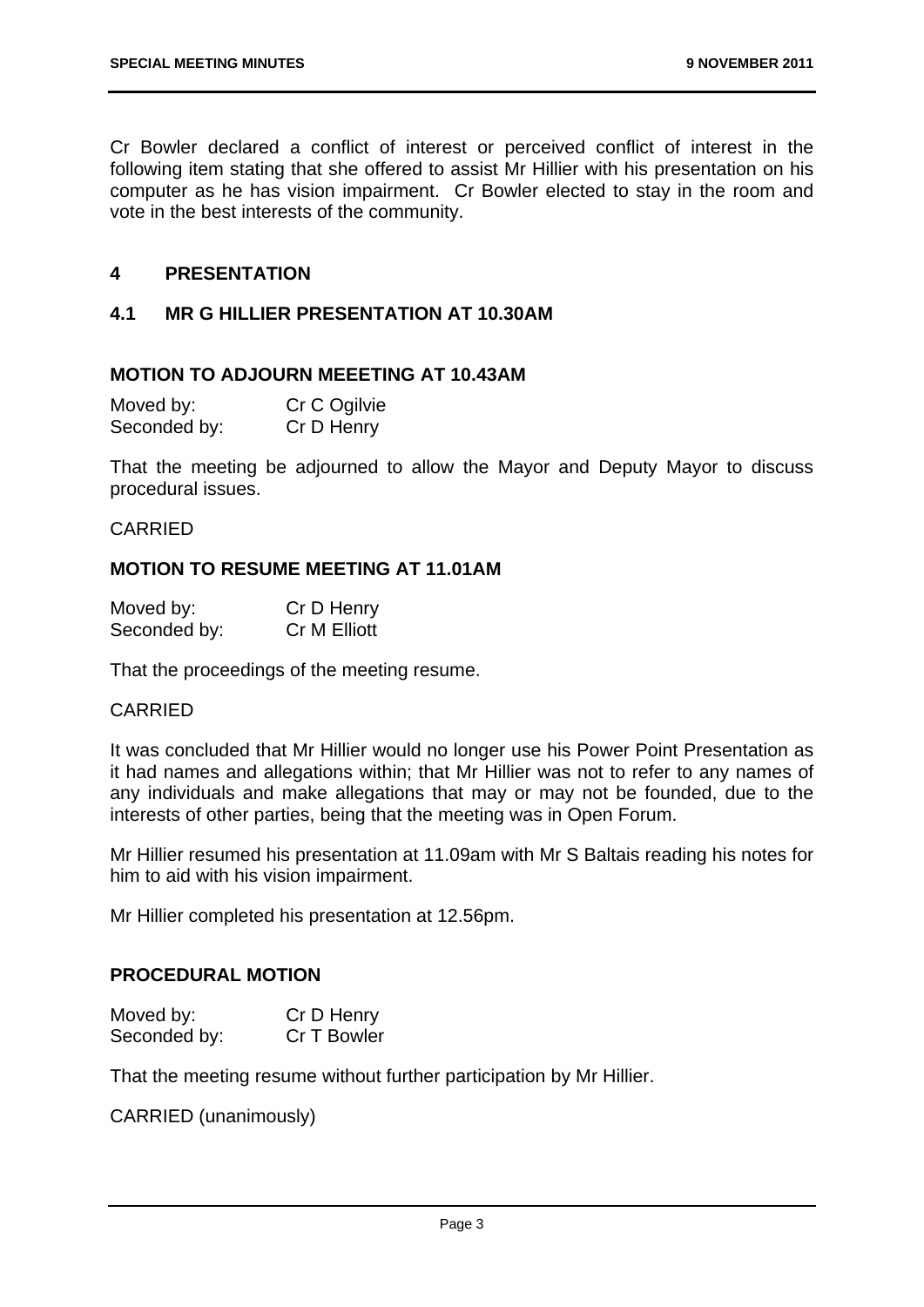#### **MOTION TO ADJOURN MEEETING AT 1.01PM**

| Moved by:    | Cr C Ogilvie |
|--------------|--------------|
| Seconded by: | Cr J Burns   |

That the meeting be adjourned to allow a 10-15 minute break.

#### CARRIED

#### **MOTION TO RESUME MEETING AT 1.16PM**

| Moved by:    | Cr M Elliott  |
|--------------|---------------|
| Seconded by: | Cr K Williams |

That the proceedings of the meeting resume.

#### CARRIED

The meeting resumed with Crs Hobson, Boglary, Ogilvie, Henry (1.18pm), Burns, Bowler, Elliott, Williams and Murray present.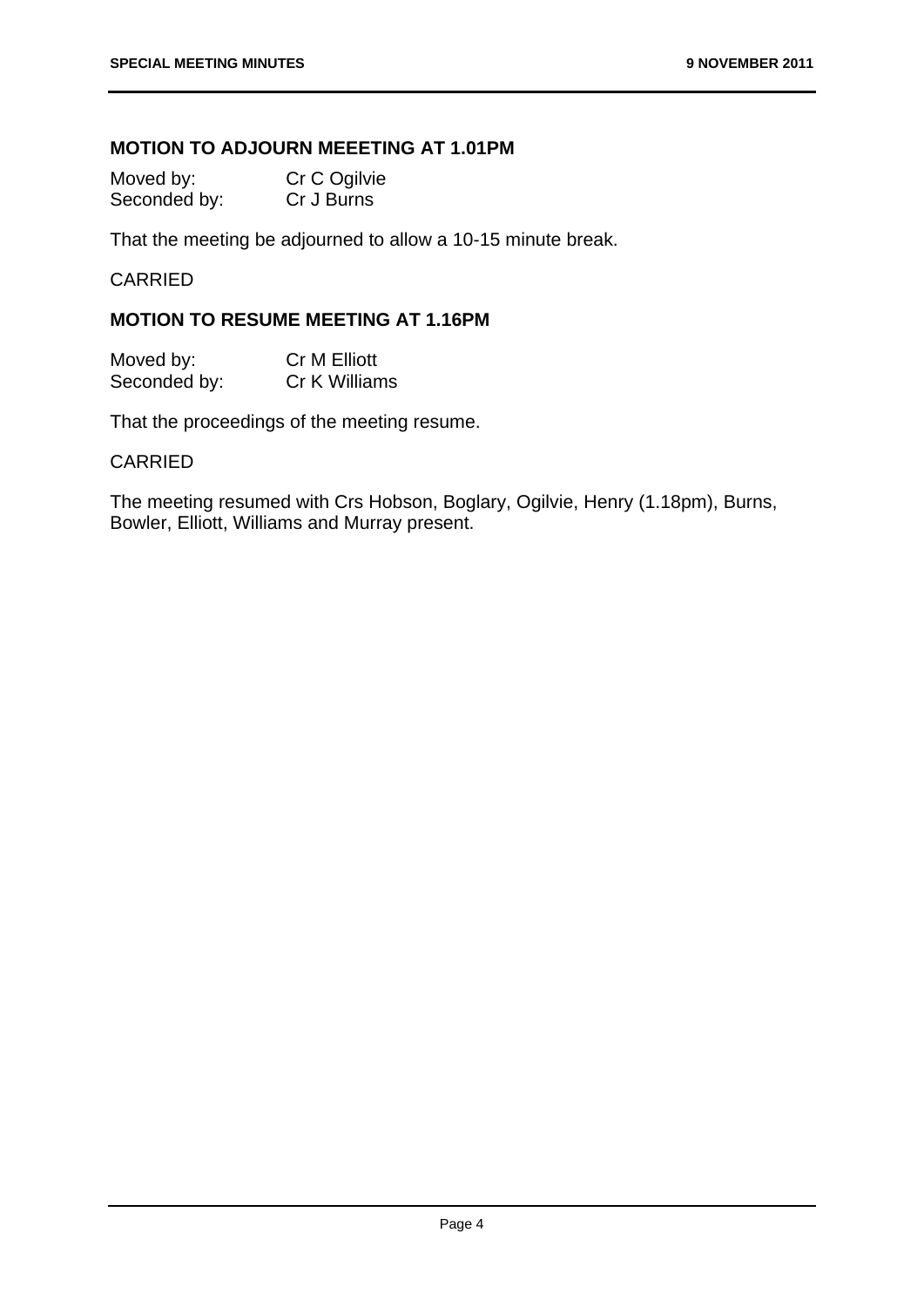Crs Burns declared a conflict of interest or perceived conflict of interest in the following item, stating that he was named in the report. Cr Burns elected to stay in the room and vote in the best interests of the Community. Cr Burns voted in the affirmative.

Cr Murray declared a conflict of interest or perceived conflict of interest in the following item, stating that she was named in the report. Cr Murray elected to stay in the room and vote in the best interests of the community. Cr Murray voted in the affirmative.

Cr Elliott declared a conflict of interest or perceived conflict of interest in the following item, stating that he was named in the report and that he was present at the last Council decision process in 2008 and involved in an interview with the complainant. Cr Elliott elected to stay in the room and vote in the best interests of the community. Cr Elliott voted in the affirmative.

Cr Bowler declared a conflict of interest or perceived conflict of interest in the following item, stating that she offered to assist Mr Hillier with his presentation on his computer as he has vision impairment; and that she was present at an interview with the complainant conducted in 2008. Cr Bowler elected to stay in the room and vote in the best interests of the community. Cr Bowler voted in the negative.

Cr Williams declared a conflict of interest or a perceived conflict of interest in the following item, stating that she was named in the report, was present at the last Council decision process, was interviewed by the CEO and had also received allegations by email. Cr Williams elected to stay in the room and vote in the best interests of the community. Cr Williams voted in the affirmative.

Cr Henry declared that she did not believe that she has a conflict of interest but that others might perceive her conflict of interest as she was named in the report and was present at the last Council decision process in 2008. Cr Henry declared also, that it may be perceived by some that she has a conflict of interest as she is a member of the Wildlife Preservation Society, to which Mr S Baltais is secretary of. Cr Henry elected to remain in the room and stated that she would vote in the best interests of the public as she did in 2007. Cr Henry voted in the affirmative.

Cr Ogilvie declared a conflict of interest or perceived conflict of interest in the following item, stating that he was named in the report and was present at the last Council decision process in 2008. Cr Ogilvie elected to stay in the room and vote in the best interests of the community. Cr Ogilvie voted in the affirmative.

Cr Boglary declared a conflict of interest or perceived conflict of interest in the following item, stating that her name was on the report and that Mr S Baltais had attended Art in the Park. Cr Boglary elected to stay in the room and vote in the best interests of the community. Cr Boglary voted in the affirmative.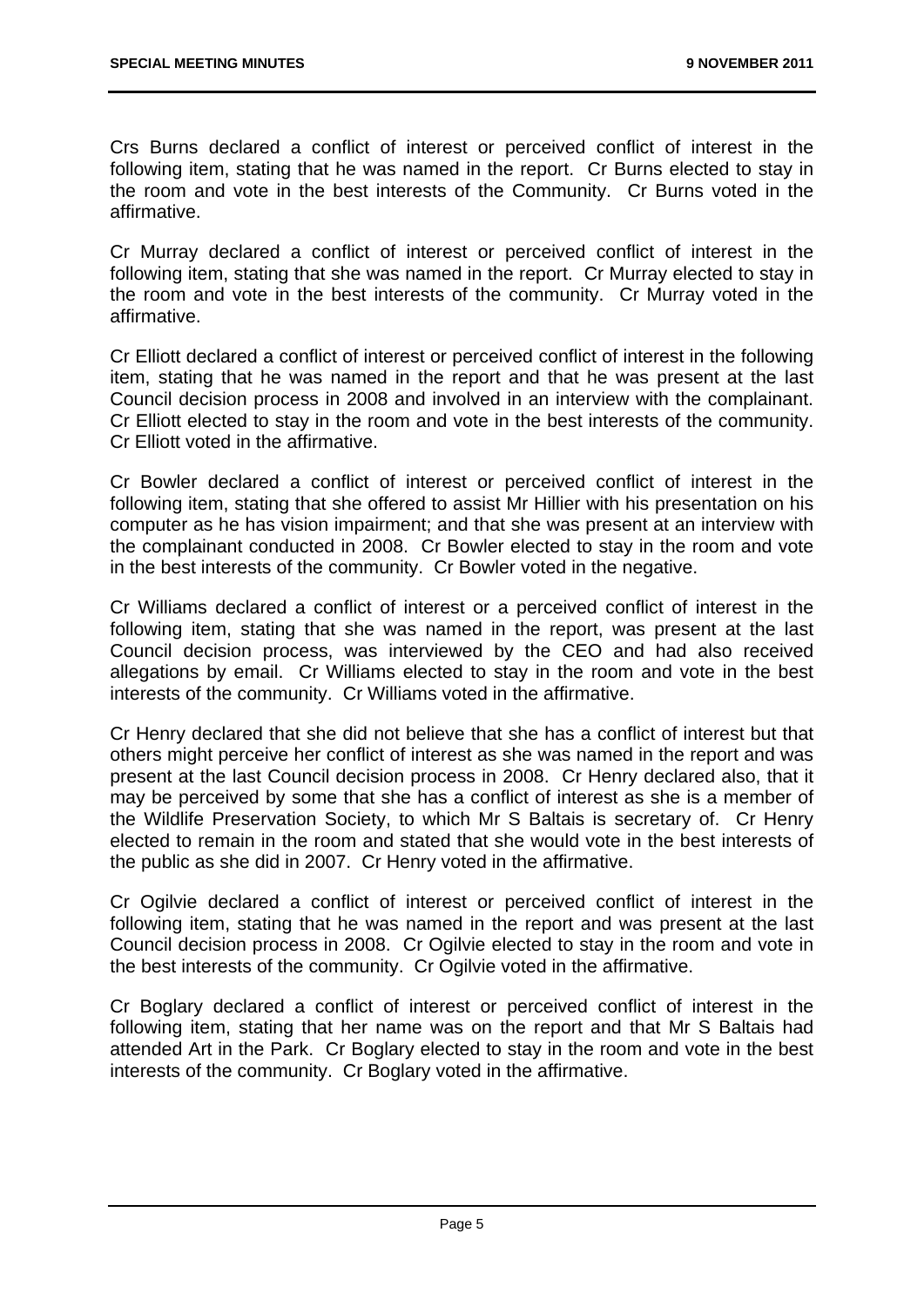Cr Hobson declared a conflict of interest or perceived conflict of interest in the following item, stating that she was named in the report, was in attendance at the 2008 meeting and that she had been in receipt of many of the numerous communications from the complainant. Cr Hobson stated that she would vote in the best interests of the community. Cr Hobson voted in the affirmative.

#### **5 OFFICE OF CEO**

#### **5.1 COMPLAINTS REGARDING COUNCIL'S HANDLING OF BIOMASS POWER PLANT DEVELOPMENT (GC #601, 602 AND 603)**

| <b>Dataworks Filename:</b>  | <b>GOV LG Act s.501E Investigation Reports - General</b><br><b>Complaints Process</b> |
|-----------------------------|---------------------------------------------------------------------------------------|
| <b>Responsible Officer:</b> | <b>Gary Stevenson</b><br><b>Chief Executive Officer</b>                               |
| Author:                     | <b>Gary Stevenson</b><br><b>Chief Executive Officer</b>                               |

#### **EXECUTIVE SUMMARY**

Formal complaints have been received about Council's handling of MC008414 determined on 20 March 2007. A comprehensive investigation of complaints has been provided to the Complainant who has requested that it be considered by Council, however the matter has not been resolved due to protracted communications with the Complainant.

#### **PURPOSE**

Council is requested to consider the Investigation Report Findings and intended actions and to determine the complaint outcome.

#### **BACKGROUND**

The Investigation Report was finalised on 12 December 2010. The Report contains comprehensive background information, analysis findings and intended actions. At a Special Meeting on 16 December 2010 Council resolved unanimously as follows:

"That Council resolve to:

- 1. Invite the Complainant to provide a written response to the Investigation Report at his earliest convenience;
- 2. Invite the Complainant to address Councillors;
- 3. Advise the Complainant that thereafter Council will determine its position in relation to findings and intended action; and
- 4. Deem the Investigation Report not to be confidential and advise the Complainant and other stakeholders."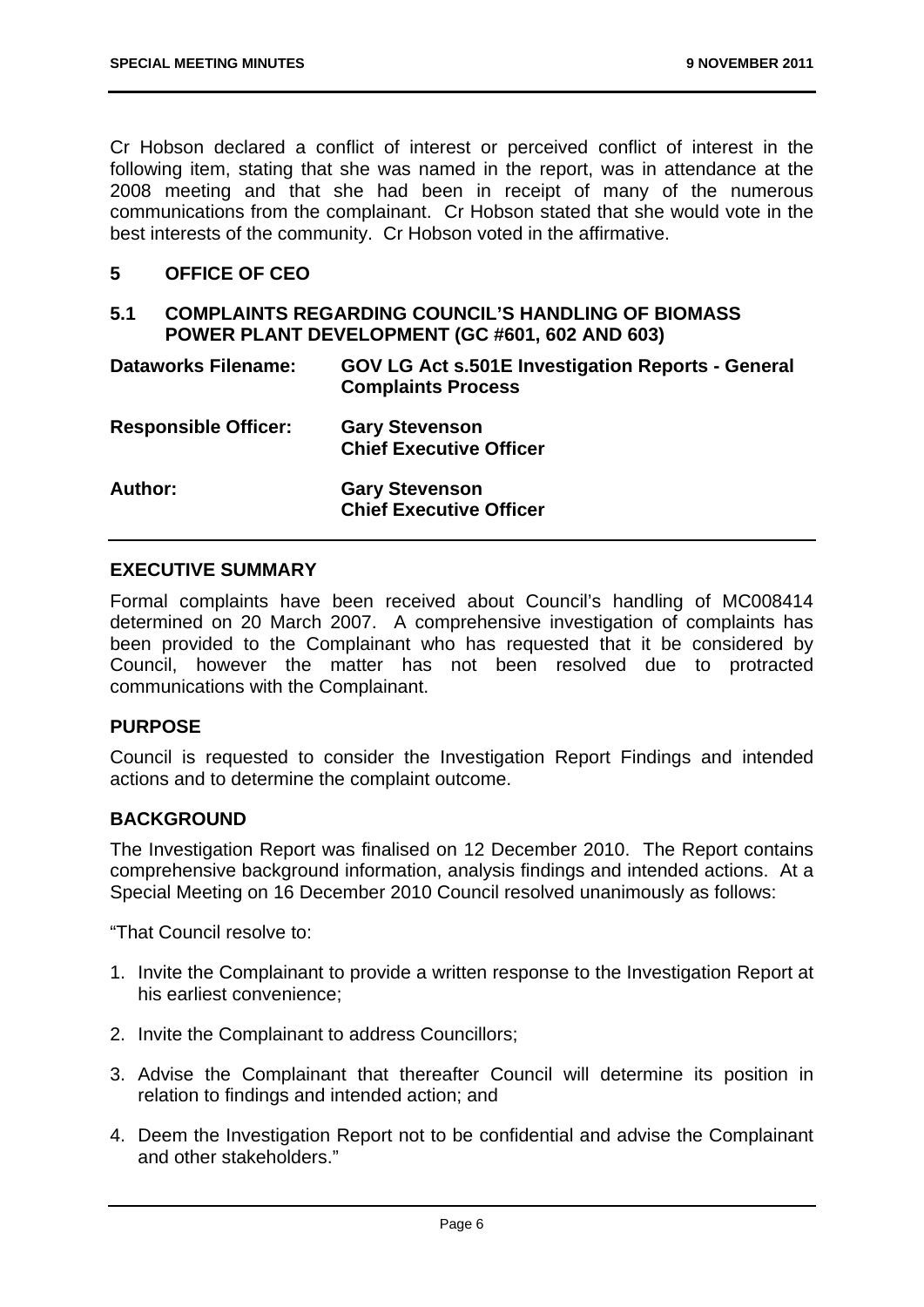Despite many attempts by the Mayor and Chief Executive Officer to arrange for the Complainant to attend a Council meeting, this has not been achieved.

Council General Complaints Policy and Guidelines (adopted November 2007) entitles the Complainant to seek Council's consideration of the complaints if he/she is not satisfied with the findings and intended action arising from the investigation. The Complainant has exercised this option.

The Complainant continues to submit frequent allegations, complaints and questions. Most of the ongoing communication contains matters that have already been investigated. Nevertheless responding to the extraordinary volume of communication from the Complainant is consuming significant resources.

The statutory complaints process simply requires Council to review the Investigation Report and determine if it supports the findings and intended actions. It is not intended to serve as a protracted negotiation process for a complainant.

At its meeting on 26 October 2011 Council resolved as follows:

- 1. Conduct a Special Meeting commencing 10.00 am on Wednesday 9 November 2011 for the purpose of determining the complain investigation outcomes; and
- 2. Invite the Complainant to attend the Special Meeting to present his Submission for up to 45 minutes, as a final opportunity prior to Council determining the complain investigation outcomes.

#### **ISSUES**

The entire Investigation Report has been distributed to all Councillors in December 2010 and again in October 2011. It is a comprehensive report which comprises the following:

- 1. Investigation by independent investigators (Rose/Cronin).
- 2. Legal Investigation and Advice (McCullough Robertson).
- 3. Own Investigation by Chief Executive Officer.

The report is presented for Council's determination with particular attention drawn to the findings and intended actions.

A concise summary of the main allegations and findings (extracted from the Investigation Report) is tabulated as follows: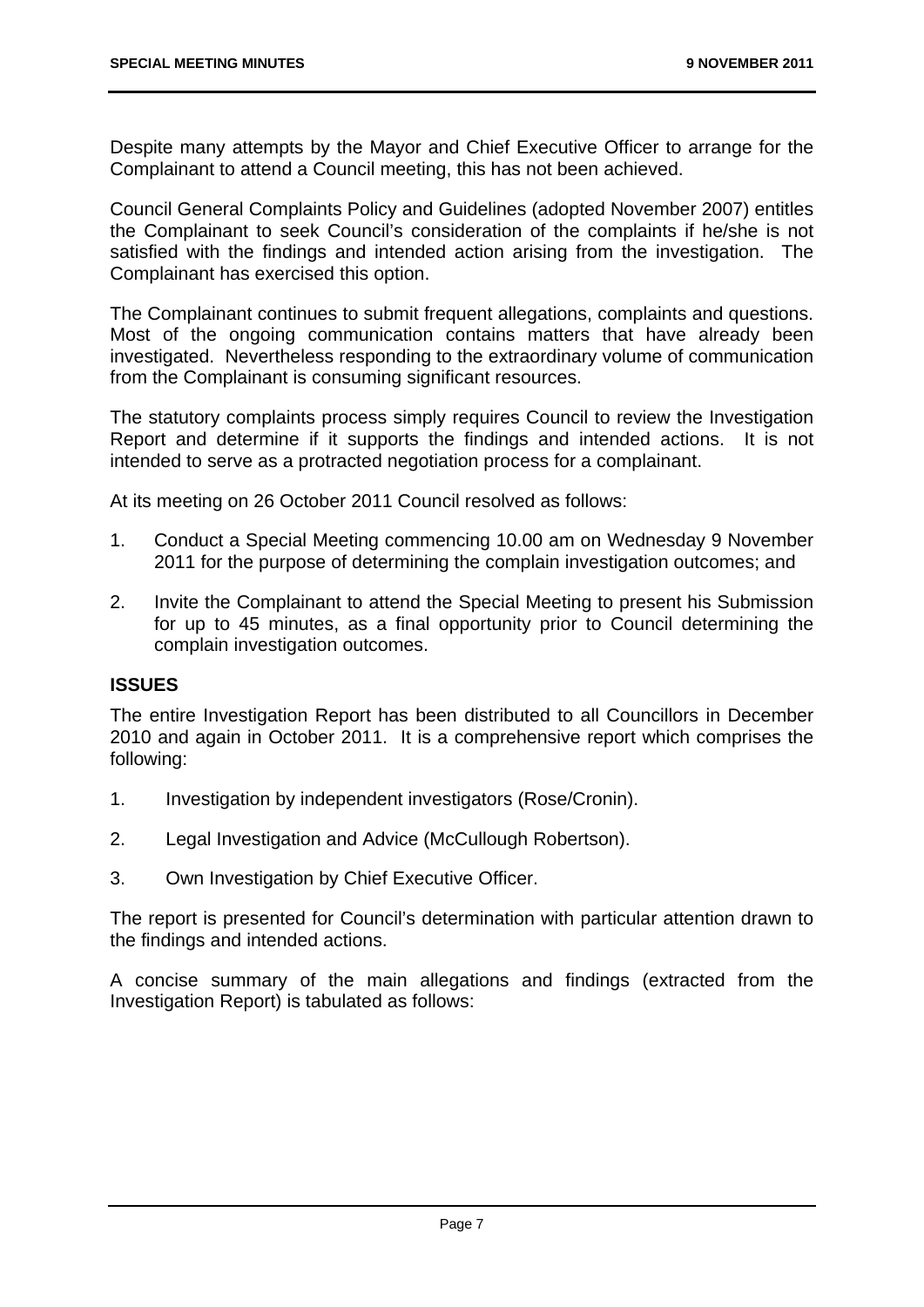| <b>Allegation</b>                                                            | <b>Findings</b>                                                                                                                                                                                                                                                                                                                                                                           |
|------------------------------------------------------------------------------|-------------------------------------------------------------------------------------------------------------------------------------------------------------------------------------------------------------------------------------------------------------------------------------------------------------------------------------------------------------------------------------------|
| Plans for the development changed<br>substantially after public notification | Partly substantiated.<br>Plans did not change substantially in relation<br>to location, scope, scale, configuration or<br>process. However plans relating to cooling<br>system changed and Plans are Inconsistent<br>regarding combustion mechanism and stack<br>dimensions.<br>Such<br>Inconsistencies<br>are<br>mitigated by notation giving precedence to<br>Stanley & Partners Plans. |
| Capacity of plant will be significantly<br>increased as a result of changes  | Not substantiated.                                                                                                                                                                                                                                                                                                                                                                        |
|                                                                              | If precedence is given to Stanley & Partners<br>Plans and other Approved documents the<br>capacity of the plant did not change.                                                                                                                                                                                                                                                           |
| Changed plans should have been<br>publicly re-notified                       | Not substantiated.                                                                                                                                                                                                                                                                                                                                                                        |
|                                                                              | Changes to cooling system was a result of<br>ongoing refinement of proposal due<br>to<br>concerns of water supply requirements and<br>was not likely to attract further objections.                                                                                                                                                                                                       |
| Proposed use was not correctly                                               | Not substantiated.                                                                                                                                                                                                                                                                                                                                                                        |
| classified<br>under Redland Planning<br><b>Scheme</b>                        | Council<br>was required to<br>consider<br>the<br>application as submitted. In any case the<br>development was subject to the highest order<br>of assessment - "impact".                                                                                                                                                                                                                   |
| Council officers were subject to<br>undue influence                          | Not substantiated.                                                                                                                                                                                                                                                                                                                                                                        |
|                                                                              | There was no evidence of undue influence<br>apart from strong views of support and<br>opposition expressed by some Councillors.<br>An offer by the Applicant to fund an officer's<br>inspection of UK reference site plants was<br>made but appropriately declined.                                                                                                                       |
| That Councillors were misled                                                 | Not substantiated.                                                                                                                                                                                                                                                                                                                                                                        |
|                                                                              | There is no evidence of officers misleading<br>Councillors however the Inconsistent detail on<br>Approved Plans A and B was not drawn to<br>Councillors'<br>attention.<br><b>This</b><br>has<br>no<br>consequence given the notation on plans<br>giving precedence to the Stanley & Partners                                                                                              |

**Table 18 Summary of Allegations and Findings**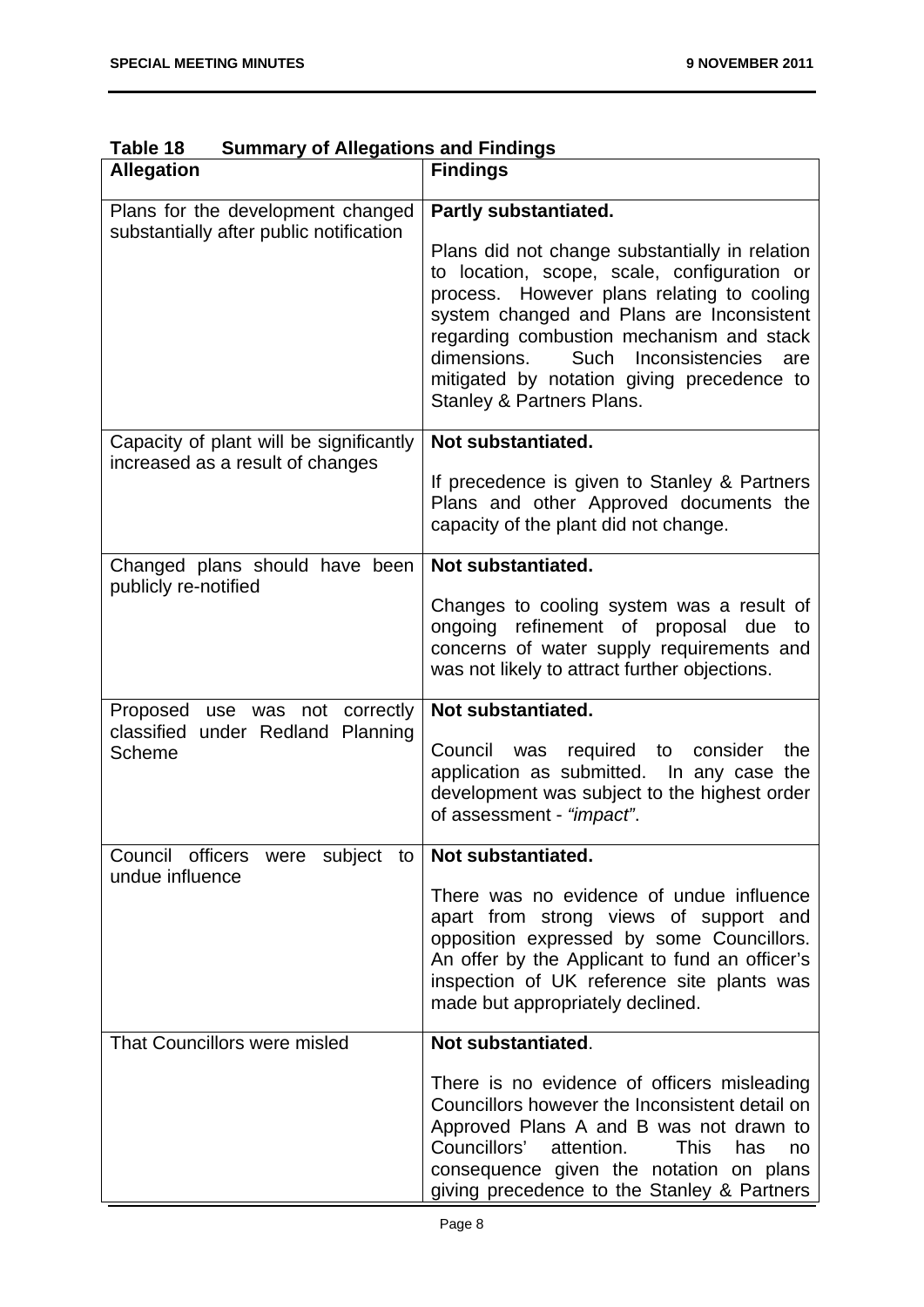| <b>Allegation</b>                                                                | <b>Findings</b>                                                                                                                                                                                                                                                                                                                                                                                                                        |
|----------------------------------------------------------------------------------|----------------------------------------------------------------------------------------------------------------------------------------------------------------------------------------------------------------------------------------------------------------------------------------------------------------------------------------------------------------------------------------------------------------------------------------|
|                                                                                  | Plans.                                                                                                                                                                                                                                                                                                                                                                                                                                 |
| That the Planning and Environment<br>Court was misled                            | Not substantiated.                                                                                                                                                                                                                                                                                                                                                                                                                     |
|                                                                                  | There is no evidence of officers misleading<br>the Court or any of the parties to the Appeal,<br>however the Inconsistent detail on Approved<br>Plans A and B does not appear to have been<br>reviewed at Appeal. Given this is subject of<br>the EPA's scope of authority and given that<br>there is some evidence of EPA considering<br>alternative combustion mechanism, EPA<br>should be requested to clarify what it<br>approved. |
| Misconduct<br>That the Crime and                                                 | Not substantiated.                                                                                                                                                                                                                                                                                                                                                                                                                     |
| Commission was misled                                                            | However the CMC will receive this report and<br>is the most competent and appropriate<br>authority to assess this allegation.                                                                                                                                                                                                                                                                                                          |
| That Council officers covered up                                                 | Not substantiated.                                                                                                                                                                                                                                                                                                                                                                                                                     |
|                                                                                  | The allegation is wrongly founded on the<br>expectation that all other allegations are true.                                                                                                                                                                                                                                                                                                                                           |
| Council's<br>handling<br>of<br>That<br>the<br>Complaints has not been compliant  | <b>Partly substantiated.</b>                                                                                                                                                                                                                                                                                                                                                                                                           |
| with Council's General Complaints<br>Policy and the Local Government<br>Act 1993 | Some Complaints were not initially registered<br>and a response was not given to the<br>Complainant in an acceptable timeframe.                                                                                                                                                                                                                                                                                                        |
|                                                                                  | However this report serves to correct the<br>previous deficiencies albeit belatedly.                                                                                                                                                                                                                                                                                                                                                   |

The Investigation Report also included some poignant observations as follows:

#### **1.1 Observations**

1. Generally Council's development assessment of the Bio-mass Power Plant application was complex and unique in many ways. It was subject to ongoing communication with the Applicant and the EPA to address problems identified by Council (eg water supply requirements for the Cooling System) which resulted in changes to the application at a late stage. The assessment task was made more difficult due to inconsistencies in plans provided by the Applicant (eg configuration on the site).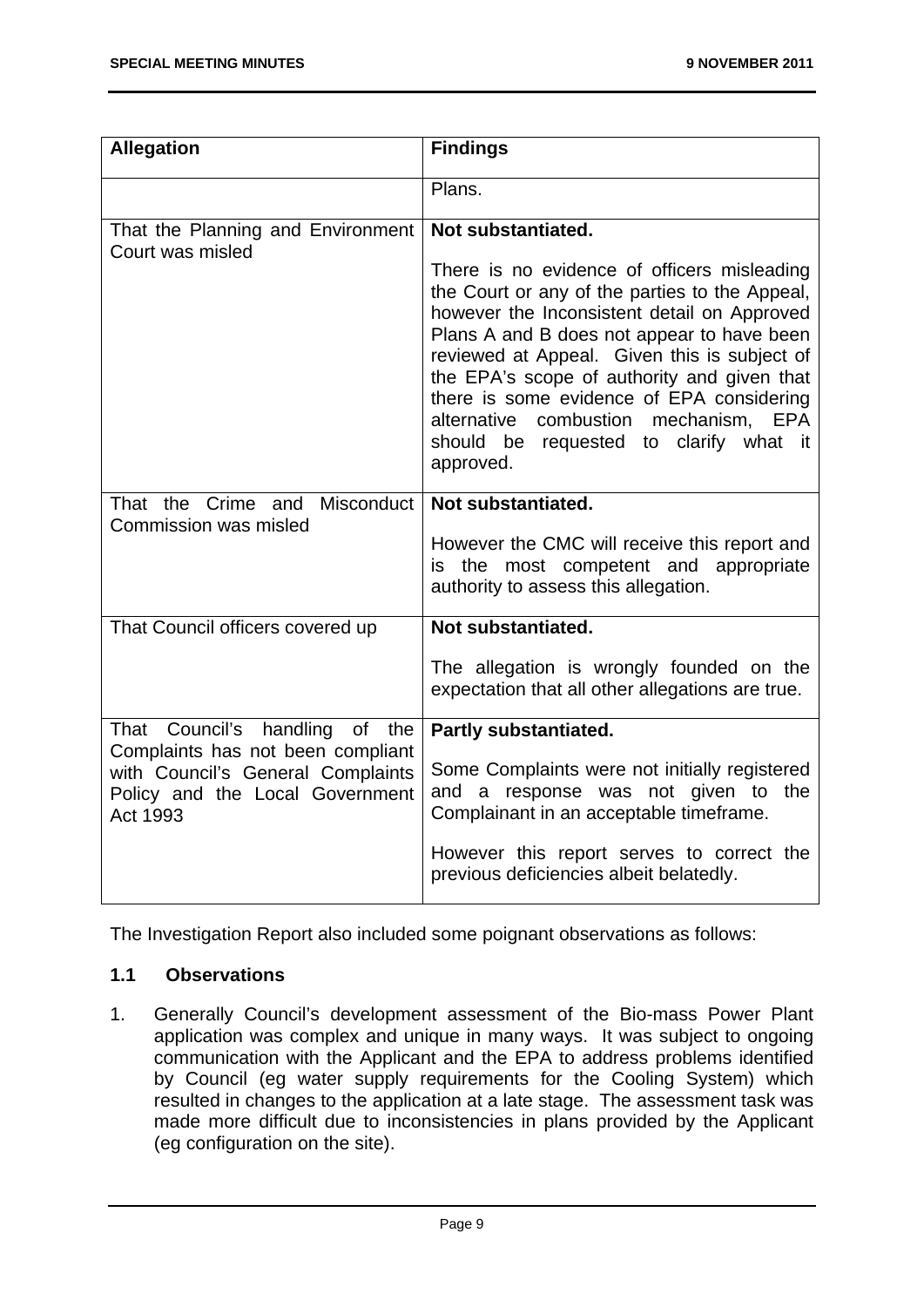A more structured approach to the ongoing communications might have resulted in better documentation and might have eliminated the inconsistencies.

2. The departure of a key officer prior to the conclusion of the development assessment introduced further complexity to the administration of the assessment.

However it is evident that some effort was made to achieve continuity by the engagement of the officer to complete the process after his departure.

- 3. While there was apparently some non-compliance of the Integrated Planning Act 1997 (eg formal notification of changes to the application to Referral Agencies) there is ample evidence to demonstrate that the EPA was fully aware of all changes proposed by the Applicant.
- 4. The inconsistent Approved Plans A and B (undated, untitled and designer/draftsman not identified) create the prospect for future confusion and mis-interpretation of the development which has actually been approved.

As the inconsistencies relate to the combustion mechanism (kiln and stack) it is clear that the EPA is the authority for this aspect of the Approval.

As such it is considered necessary to eliminate the inconsistency in conjunction with the Applicant and the EPA, and if necessary, the Planning and Environment Court.

- 5. Allegations of impropriety on the part of Council officers have not been substantiated and have progressively been built up by the Complainant on a flawed foundation that the scale of the development was covertly being increased three-fold.
- 6. The Complainant has engaged in potentially defamatory communication with a litany of emails to various officers and Councillors and on occasion also to parties external to Council including the media.

It is also noted that the Complainant has on several occasions clearly stated his primary objective – ie to have the development approval rescinded and to stop the development from proceeding.

For example the Complainant's email to the Chief Executive Officer dated 27 September 2010 stated:

"*You know well that our position is that the approval must be cancelled and that the method can be a number of methods available to the RCC, we need you to commit the RCC to a path that culminates in that goal.*"

Despite the Complainant's persistent coercive attempts to influence the outcome of the Investigation, the Chief Executive Officer has maintained an objective and structured approach to ensure that no person (including the Complainant) would compromise the integrity of the Investigation.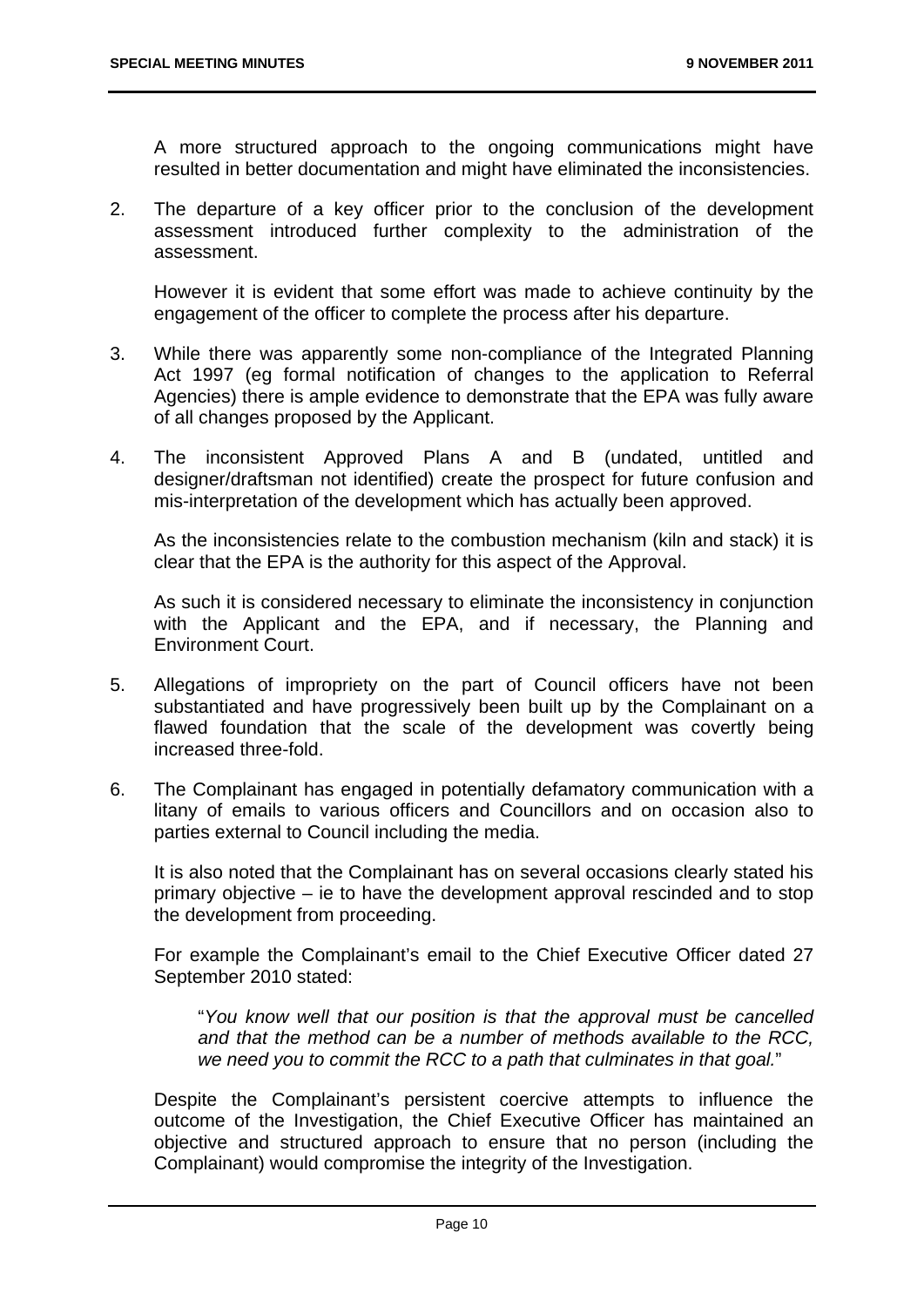7. The Complainant's frustration with the protracted timeframes for dealing with his complaints is acknowledged and his strong dissatisfaction and lack of trust with Council is understandable to some extent.

The Actions Intended (as extracted from the Investigation Report) are as follows:

- 1. This Report will be presented formally to Council for its general consideration in relation to the Complaint and specifically in relation to the options for Development Approval clarification.
- 2. The Applicant will be advised of Council's description of the development which has been approved and its interpretation of the inconsistent Approved Plans, and the Applicant will be requested formally to confirm its intentions regarding the combustion mechanism (kiln and stack) and the scale of the development.
- 3. If the Applicant advises that changes to the combustion mechanism (eg from fluidised bed furnace to rotating kiln or increased dimension of the stack) or to the scale of the development are intended, the EPA (DERM) will be requested to advise whether or not such changes are acceptable under the ERA Permit approved by the Planning and Environment Court.

If the EPA (DERM) advises that the changes are accepted, Council will be requested to formally consider the merit of seeking a declaration from the Planning and Environment Court to give certainty regarding the detail of the approved development.

- 4. If the Applicant advises that no changes to the combustion system or the scale of the development are intended, Council will be requested to reiterate its interpretation of the detail of the approved development, and advise the Applicant and the EPA accordingly.
- 5. Council will implement the Primary Investigation Report recommendations (Appendix R page 26):
	- a) That the CEO invites any interested Councillor and the Complainant to an informal meeting with relevant Council officers for the purpose of all attendees gaining a better understanding and appreciation of:
		- i) the processes Council and other parties must follow,
		- ii) how the perceptions of the parties were formed, and
		- iii) available resources, training and other opportunities that might assist in improving knowledge about the processes involved.
	- b) That the CEO makes training in good decision making available for Councillors and relevant Council officers [eg Queensland Ombudsman's Office resources and training course].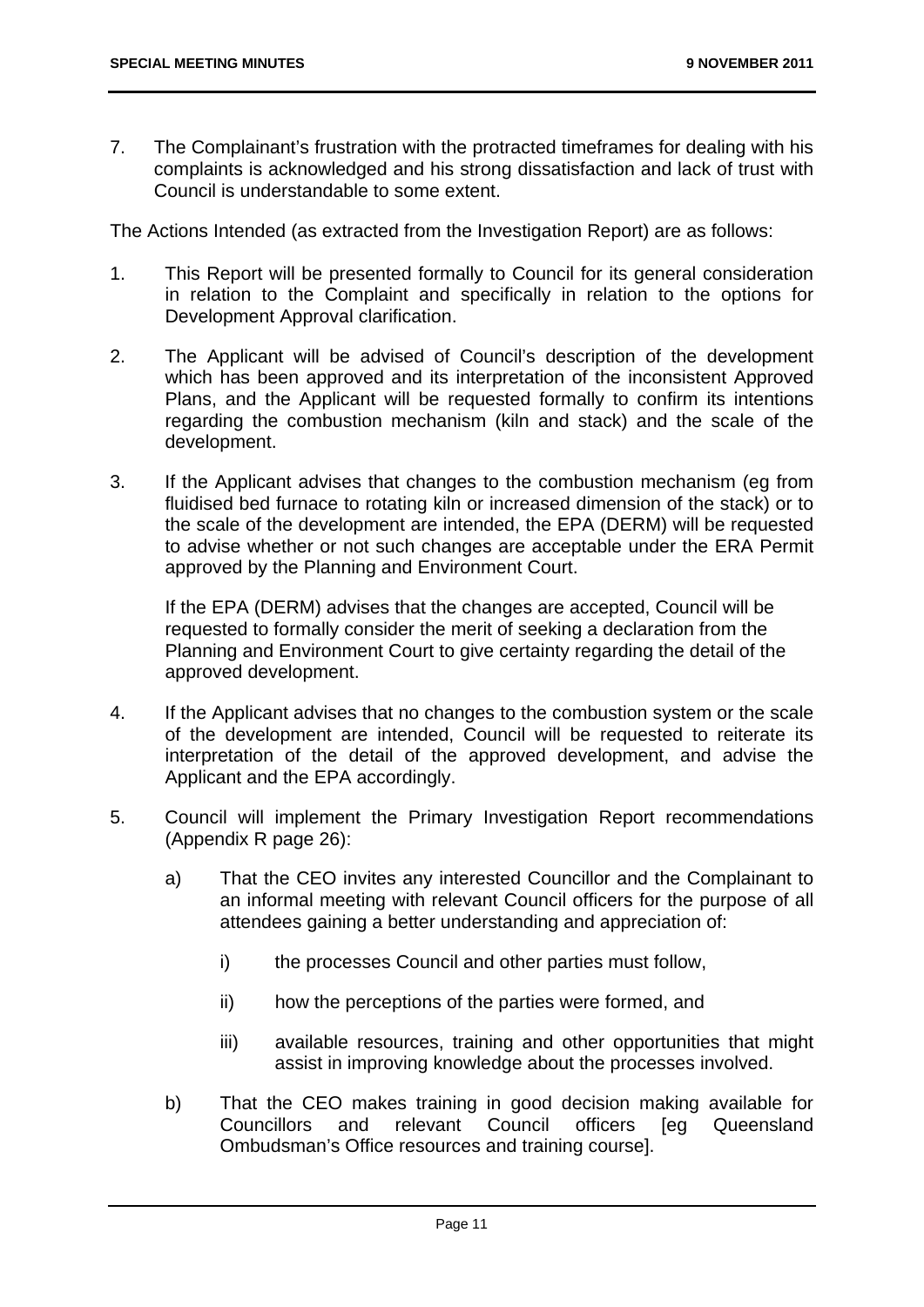- c) That the CEO makes training in the roles and functions of Council as assessment manager under the Sustainable Planning Act 2009 available for Councillors and relevant Council officers [ideally presented by knowledgeable Council officers].
- 6. Council will implement the McCullough Robertson Report recommendations (Appendix S page 13):
	- a) In light of the allegation, Council implement some changes to its current development assessment to incorporate SPA process checklists, flowcharts and procedures.
	- b) We agree with the recommendations in the Investigation Report and suggest that Council provide its officers with further training with respect to Council's roles and responsibilities as an assessment manager under SPA, and the procedures it is required to follow in assessing development applications. That might include a review of Council's delegations to ensure that Council officers have power to decide discretionary based decisions (for example, decisions as to whether a change amounts to a 'minor change', or whether a changed development application is required to be re-notified).
	- c) Council should prepare a standard form to be used to notify a referral agency of any changes to a development application, and the effect of those changes on the IDAS process under division 3 of SPA.
	- d) It should also ensure that the issue is properly addressed in the Council officer's assessment reports and in internal documents on the development application files, where there have been changes to the development application during or after the public notification stage in the IDAS process.
- 7. The CEO will present this Report to the Complainant and in accordance with Council's General Complaints Policy and Guidelines (adopted November 2007) and the Local Government Act 1993, the Complainant will be invited to confirm that the matter be formally considered by Council.
- 8. The CEO will refer a copy of this Report to the Crime and Misconduct Commission (CMC) and seek its direction again as to any aspect it considers relevant, including the allegation that Council officers previously misled the CMC.
- 9. The CEO will issue a written apology to the Complainant on behalf of Council for the protracted timeframes in dealing with his complaints.
- 10. The CEO will issue a written advice to the Complainant regarding Council's intended future handling of any potentially defamatory communications from him with a clear statement that legal action will be taken by Council if such communication continues.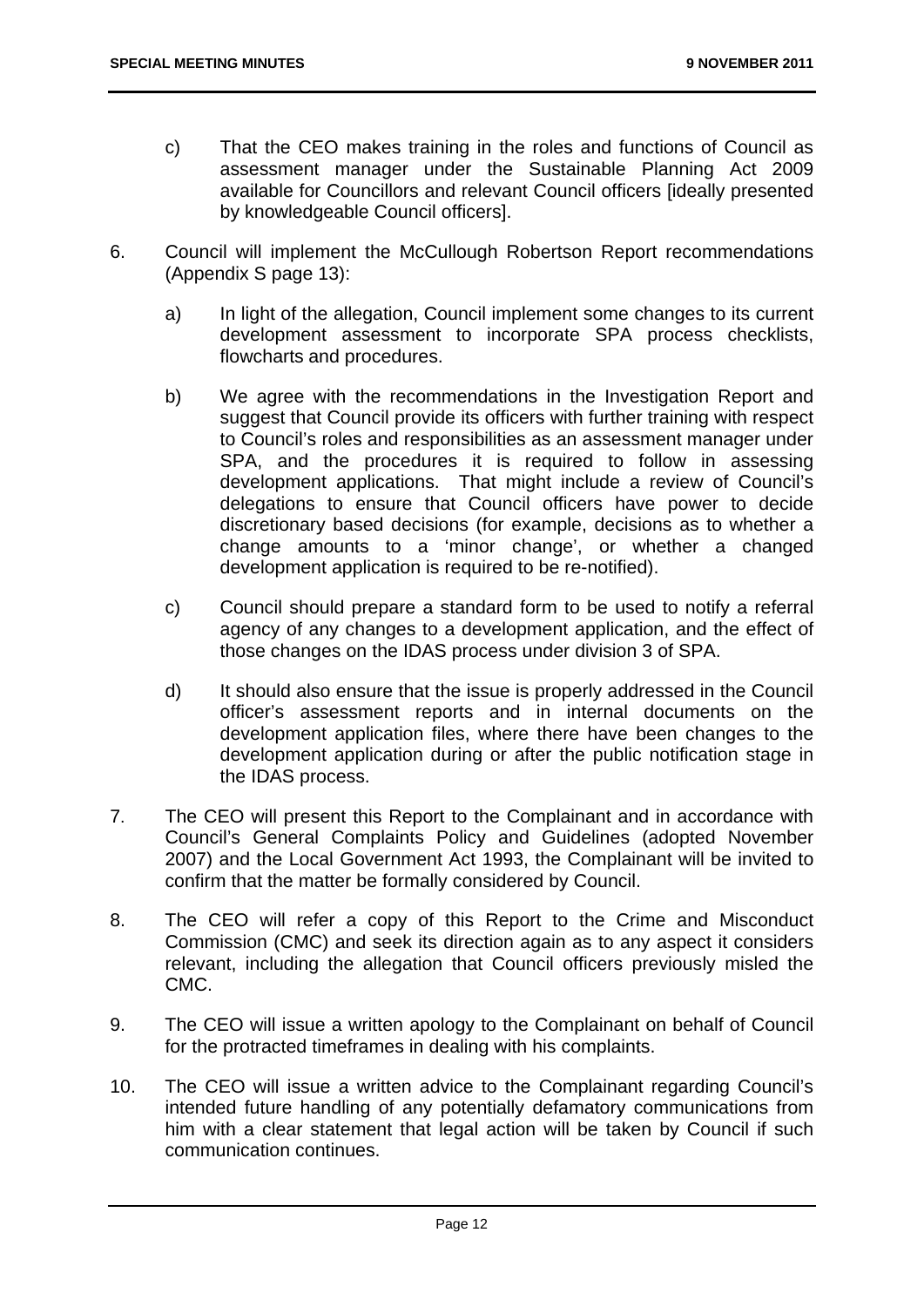11. All parties to the Appeal and other relevant stakeholders will be advised that the Investigation has concluded and generally in relation to the findings.

It should be noted that the passage of time has seen some of the actions already implemented (at least partially) eg items 5, 6, 7, 8 and 9.

The Complainant does not accept the findings of the Investigation Report and has frequently put forward alternative suggestions. While it is for the Complainant to make his own presentation to Council, the Chief Executive Officer had previously undertaken to present Councillors with the Complainant's proposed motion as follows (as provided by the Complaint to the Chief Executive Officer at a meeting on 19 July 2011):

- *1.* "*That the meeting directs the CEO to notify the Planning and land court that the agreement reached is to be "struck out" from the court records, that the development department manager is to be instructed to return the Biomass application to the "notification stage" and that all parties are to be informed, including the concurrent agencies that the Council has found that the procedures and provisions of the Integrated planning act, the IDAS and Council procedures have been substantially breached in the assessment process and that the information provided by the administration to councillors was defective and used substituted documents that were included contrary to the requirements of the IPA and council procedures, those documents were never available at the "Notification stage" or at any time for the Public or the Councillors to examine, the false and defective recommendations to the Council resulted in the fraudulent approval of the Development application and that vote recorded is reversed.*
- 2. That the CEO be instructed to advise the CMC and all parties that the letter of the 15th February 2008 called the Rankin/CMC Investigation report was defective in that it contained material that misled the CMC regrading the availability of the "substituted documents" being in accordance with the IPA and Council procedures, and that the letter misled the CMC in that the legal aspect of Minor or not Minor was also incorrect, and that the CMC are to be notified that the possibility arises that the breaches of the IPA and other acts may be gross misconduct by a number of officers that did have knowledge of the breaches of the IPA.
- 3. That the Council advise all the objectors of the decision to cancel the approval of the Biomass application and to return it to the notification stage. The council is further to reimburse the expenses of the appeal by the residents group in full.
- 4. That the Administration issue a public statement explaining what action is being taken to prevent a reoccurrence of the substantial defects that have been exposed in the development department and Officers associated with the Biomass application."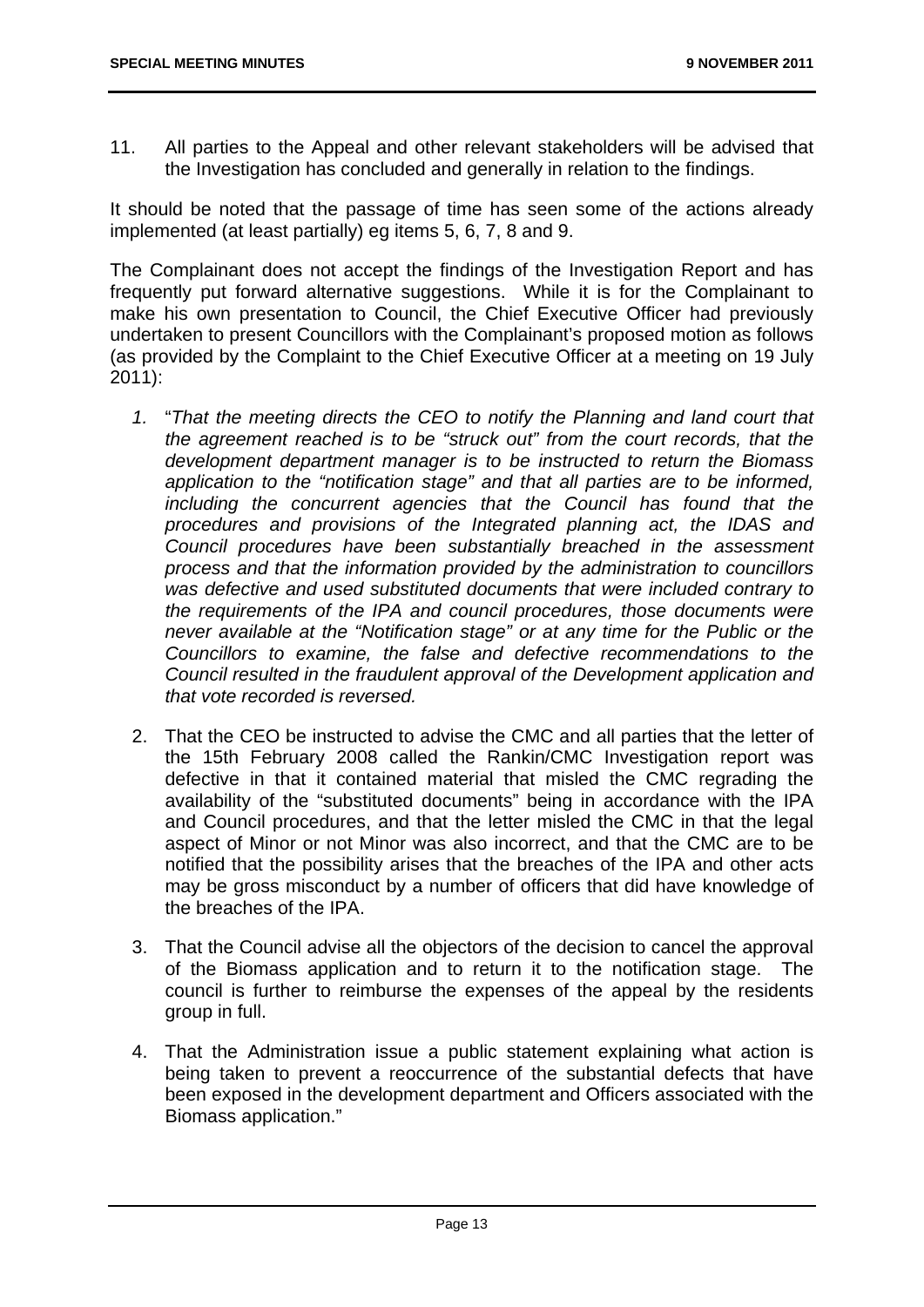The Chief Executive Officer does not support the Complainant's proposed motion and strongly advises Council that such a motion would be ultra vires (ie beyond Council's statutory powers), hence not lawful or achievable.

Councillors are also requested to note that numerous ongoing complaints have been submitted by the Complainant. A separate report is included in this agenda, authorised by the General Manager Governance.

However Council's attention is drawn to the following more recent formal complaints which are considered by the Chief Executive Officer to be adequately addressed by the Investigation Report:

GC562A – June 2010: allegation about flawed handling of 2008 complaint

GC726 – Sep 2011 – restatement of GC601, 602 and 603

GC727 – Sep 2011 – further restatement of allegations made in GC601

#### **RELATIONSHIP TO CORPORATE PLAN**

8. Inclusive and ethical governance

Deep engagement, quality leadership at all leve3ls, transparent and accountable democratic processes and a spirit of partnership between the community and Council will enrich residents' participation in local decision making to achieve the community's Redlands 2030 vision and goals.

8.5 Be transparent and consistent in the way we manage the organisation, its risks and obligations and ensure we are delivering against our priorities.

#### **FINANCIAL IMPLICATIONS**

There are minor financial implications impacting Council as a result of this report related to administrative implementation of the intended actions.

#### **PLANNING SCHEME IMPLICATIONS**

Nil.

#### **CONSULTATION**

The Investigation Report outlines the extensive investigation/consultation efforts of the three investigations.

#### **OFFICER'S RECOMMENDATION**

It is recommended that Council resolve to:

- 1. Endorse the findings set out in the Investigation Report;
- 2. Endorse the intended actions set out in the Investigation Report;
- 3. Note the observations set out in the Investigation Report; and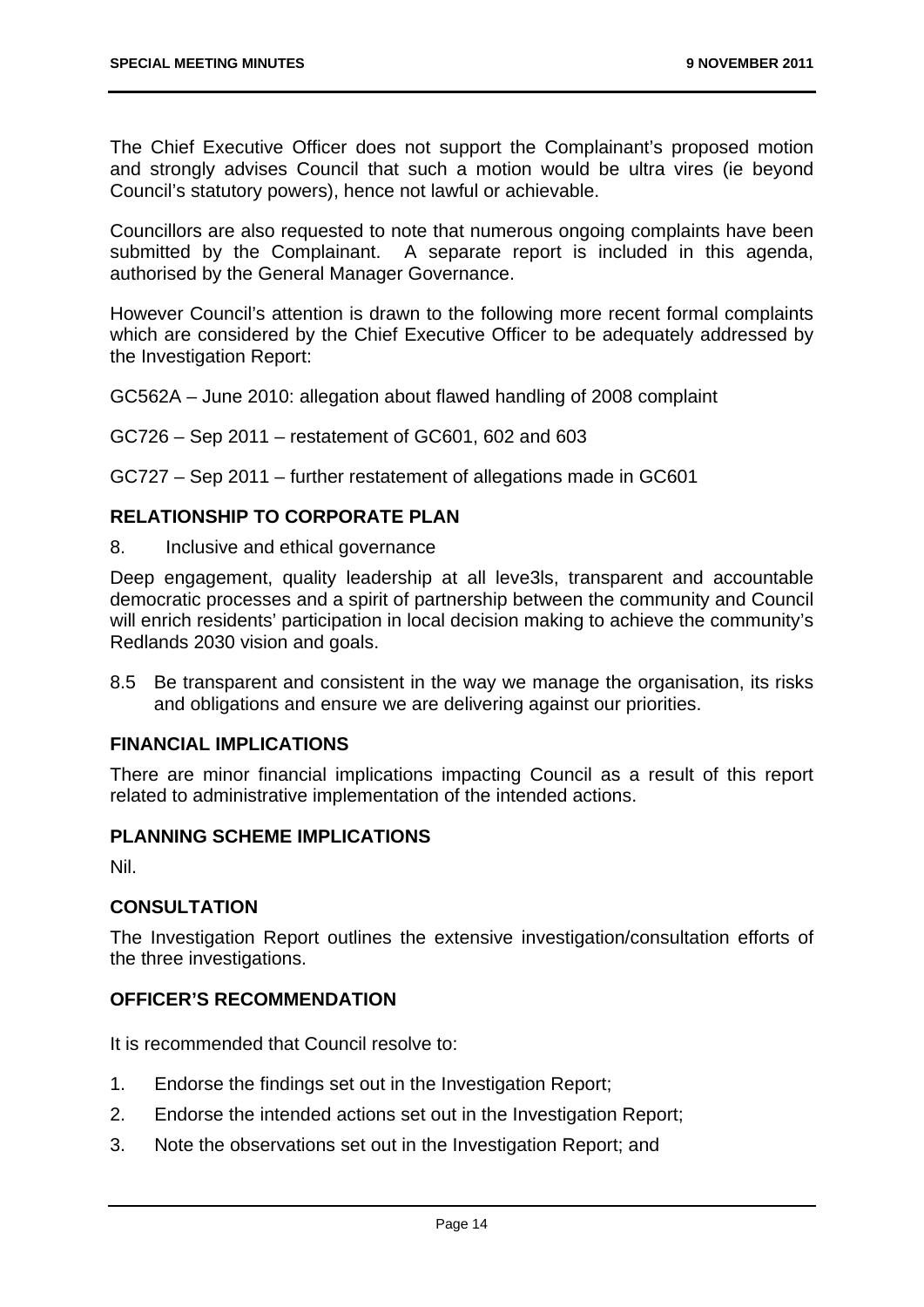4. Determine that formal complaints (GC 562A, 726 and 727) have been adequately addressed by the Investigation Report and that no further action be taken in relation to these complaints.

#### **PROPOSED MOTION**

| Moved by:    | Cr T Bowler         |
|--------------|---------------------|
| Seconded by: | <b>Cr M Elliott</b> |

That the Council engage an independent solicitor and mechanical engineer, specialising in waste incineration to investigate all the information relating to the application including recent RTI and DERM recommendations for change of licence and legal opinion on Plan A and B and to provide advice on the best options for the Council.

On being put to the vote, the motion was LOST

DIVISION

FOR: Cr Bowler

AGAINST: Crs Burns, Murray, Elliott, Williams, Henry, Boglary, Ogilvie and Hobson

Crs Townsend and Reimers were absent from the meeting.

#### **COUNCIL RESOLUTION**

| Moved by:    | <b>Cr D Henry</b>    |
|--------------|----------------------|
| Seconded by: | <b>Cr K Williams</b> |

**It is recommended that Council resolve to:** 

- **1. Endorse the findings set out in the Investigation Report;**
- **2. Endorse the intended actions (Nos. 1-11) set out in the Investigation Report:** 
	- **1. This Report will be presented formally to Council for its general consideration in relation to the Complaint and specifically in relation to the options for Development Approval clarification.**
	- **2. The Applicant will be advised of Council's description of the development which has been approved and its interpretation of the inconsistent Approved Plans, and the Applicant will be requested formally to confirm its intentions regarding the combustion mechanism (kiln and stack) and the scale of the development.**
	- **3. If the Applicant advises that changes to the combustion mechanism (eg from fluidised bed furnace to rotating kiln or increased dimension of the stack) or to the scale of the development are intended, the EPA (DERM) will be requested to advise whether or not such changes are acceptable under the ERA Permit approved by the Planning and Environment Court.**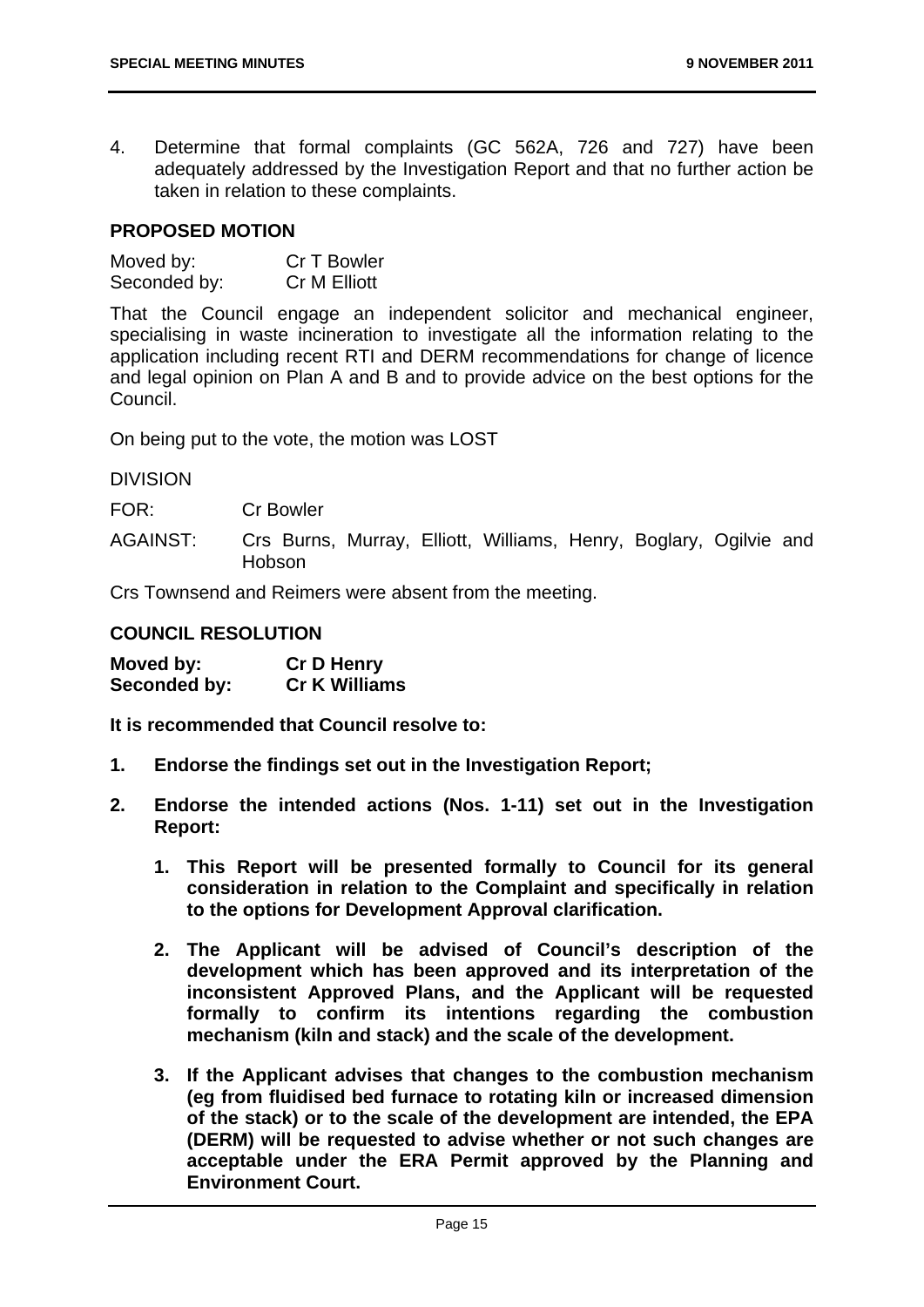**If the EPA (DERM) advises that the changes are accepted, Council will be requested to formally consider the merit of seeking a declaration from the Planning and Environment Court to give certainty regarding the detail of the approved development.** 

- **4. If the Applicant advises that no changes to the combustion system or the scale of the development are intended, Council will be requested to reiterate its interpretation of the detail of the approved development, and advise the Applicant and the EPA accordingly.**
- **5. Council will implement the Primary Investigation Report recommendations (Appendix R page 26):** 
	- **a) That the CEO invites any interested Councillor and the Complainant to an informal meeting with relevant Council officers for the purpose of all attendees gaining a better understanding and appreciation of:** 
		- **I. the processes Council and other parties must follow,**
		- **II. how the perceptions of the parties were formed, and**
		- **III. available resources, training and other opportunities that might assist in improving knowledge about the processes involved.**
	- **b) That the CEO makes training in good decision making available for Councillors and relevant Council officers [eg Queensland Ombudsman's Office resources and training course].**
	- **c) That the CEO makes training in the roles and functions of Council as assessment manager under the** *Sustainable Planning Act 2009* **available for Councillors and relevant Council officers [ideally presented by knowledgeable Council officers].**
- **6. Council will implement the McCullough Robertson Report recommendations (Appendix S page 13):** 
	- **a) In light of the allegation, Council implement some changes to its current development assessment to incorporate SPA process checklists, flowcharts and procedures.**
	- **b) We agree with the recommendations in the Investigation Report and suggest that Council provide its officers with further training with respect to Council's roles and responsibilities as an assessment manager under SPA, and the procedures it is required to follow in assessing development applications. That might include a review of Council's delegations to ensure that Council officers have power to decide discretionary based decisions (for example, decisions as to whether a change amounts to a 'minor**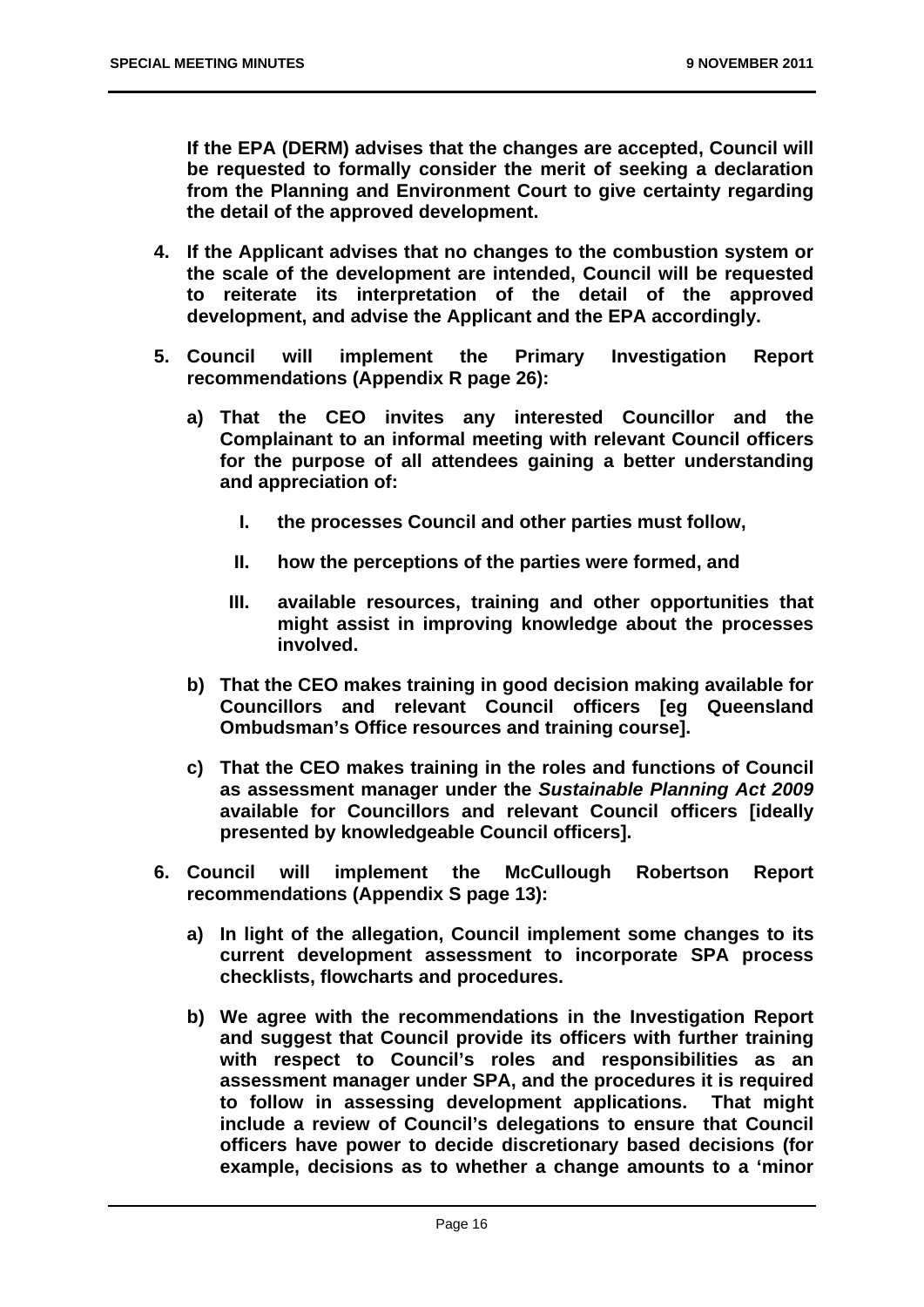**change', or whether a changed development application is required to be re-notified).** 

- **c) Council should prepare a standard form to be used to notify a referral agency of any changes to a development application, and the effect of those changes on the IDAS process under division 3 of SPA.**
- **d) It should also ensure that the issue is properly addressed in the Council officer's assessment reports and in internal documents on the development application files, where there have been changes to the development application during or after the public notification stage in the IDAS process.**
- **7. The CEO will present this Report to the Complainant and in accordance with Council's General Complaints Policy and Guidelines (adopted November 2007) and the Local Government Act 1993, the Complainant will be invited to confirm that the matter be formally considered by Council.**
- **8. The CEO will refer a copy of this Report to the Crime and Misconduct Commission (CMC) and seek its direction again as to any aspect it considers relevant, including the allegation that Council officers previously misled the CMC.**
- **9. The CEO will issue a written apology to the Complainant on behalf of Council for the protracted timeframes in dealing with his complaints.**
- **10. The CEO will issue a written advice to the Complainant regarding Council's intended future handling of any potentially defamatory communications from him with a clear statement that legal action will be taken by Council if such communication continues.**
- **11. All parties to the Appeal and other relevant stakeholders will be advised that the Investigation has concluded and generally in relation to the findings;**
- **3. Note the observations set out in the Investigation Report;**
- **4. Determine that formal complaints (GC 562A, 726 and 727) have been adequately addressed by the Investigation Report and that no further action be taken in relation to these complaints; and**
- **5. Acknowledge that the Development Application process and outcomes contained inconsistencies and ambiguity; notification to the Referral Agency was deficient and that the application was complex.**

#### **CARRIED**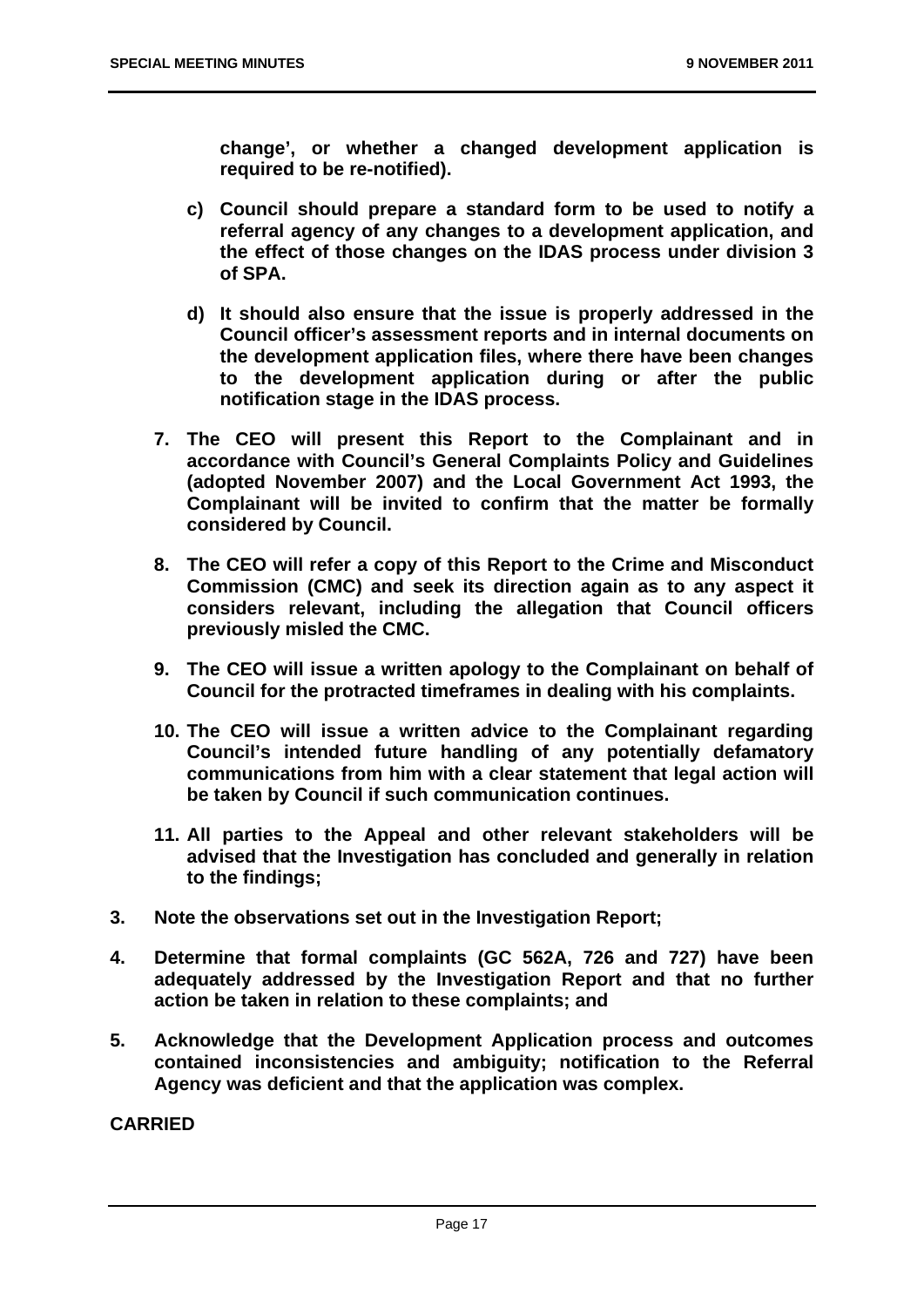#### DIVISION

- FOR: Crs Burns, Murray, Elliott, Williams, Henry, Ogilvie, Boglary, and Hobson
- AGAINST: Cr Bowler

Crs Townsend and Reimers were absent from the meeting.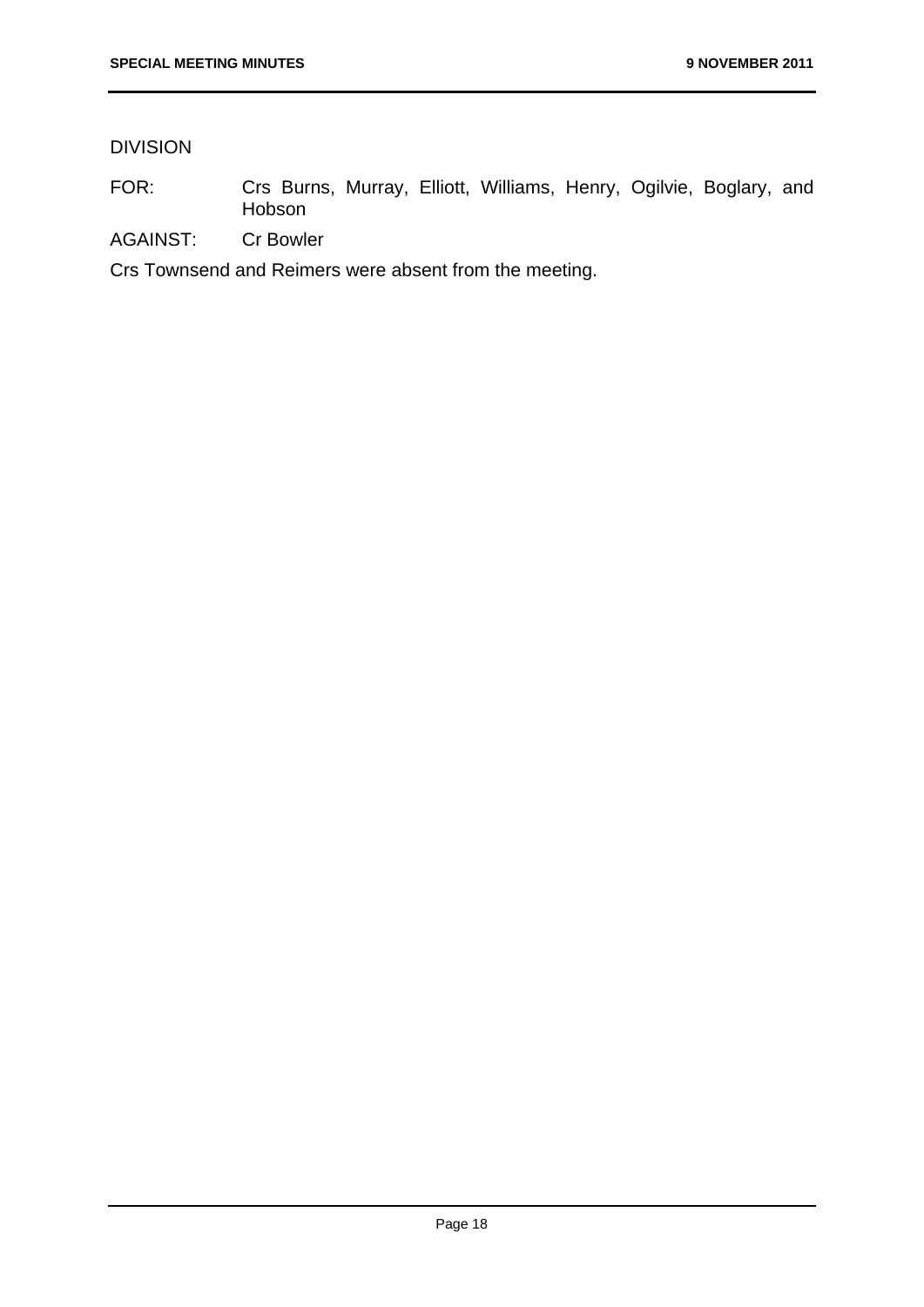Mr G Stevenson – CEO, declared a conflict of interest or perceived conflict of interest in some aspects of the following item stating that the report contained complaints regarding his actions. Mr Stevenson stated that he would not be in attendance during this item unless Councillors wished him to be in attendance.

Mr Stevenson left the meeting at 3.59pm

#### **6 GOVERNANCE**

#### **6.1 RESOLUTION OF COMPLAINTS – MR G HILLIER**

| <b>Dataworks Filename:</b>  | <b>CR Complaints - Staff</b><br><b>GOV</b> - Special Meetings |
|-----------------------------|---------------------------------------------------------------|
| <b>Responsible Officer:</b> | <b>Nick Clarke</b><br><b>General Manager Governance</b>       |
| Author:                     | <b>Nick Clarke</b><br><b>General Manager Governance</b>       |

#### **EXECUTIVE SUMMARY**

A confidential report from the General Manager Governance was discussed in open forum.

#### **OFFICER'S RECOMMENDATION**

That Council resolve as follows:

- 1. To note that the following complaints have been completed and that no further action in relation to them is to be undertaken: GC48, GC114; GC562C; GC562D; GC598 and GC728A;
- 2. To undertake no further investigation into the following complaints and determine that they be marked as closed: GC562A; GC562B; GC601; GC602; GC603; GC620; GC642; GC716; GC726; GC727 and GC728B; and
- 3. That the Mayor advise the complainant in writing of Council's decisions with regard to these complaints; inform the complainant that no further complaints about the approval of the biomass facility or the handling of investigations and enquiries undertaken prior to the date of this Council meeting will be accepted; and that Council will not respond to any future correspondence about those matters**.**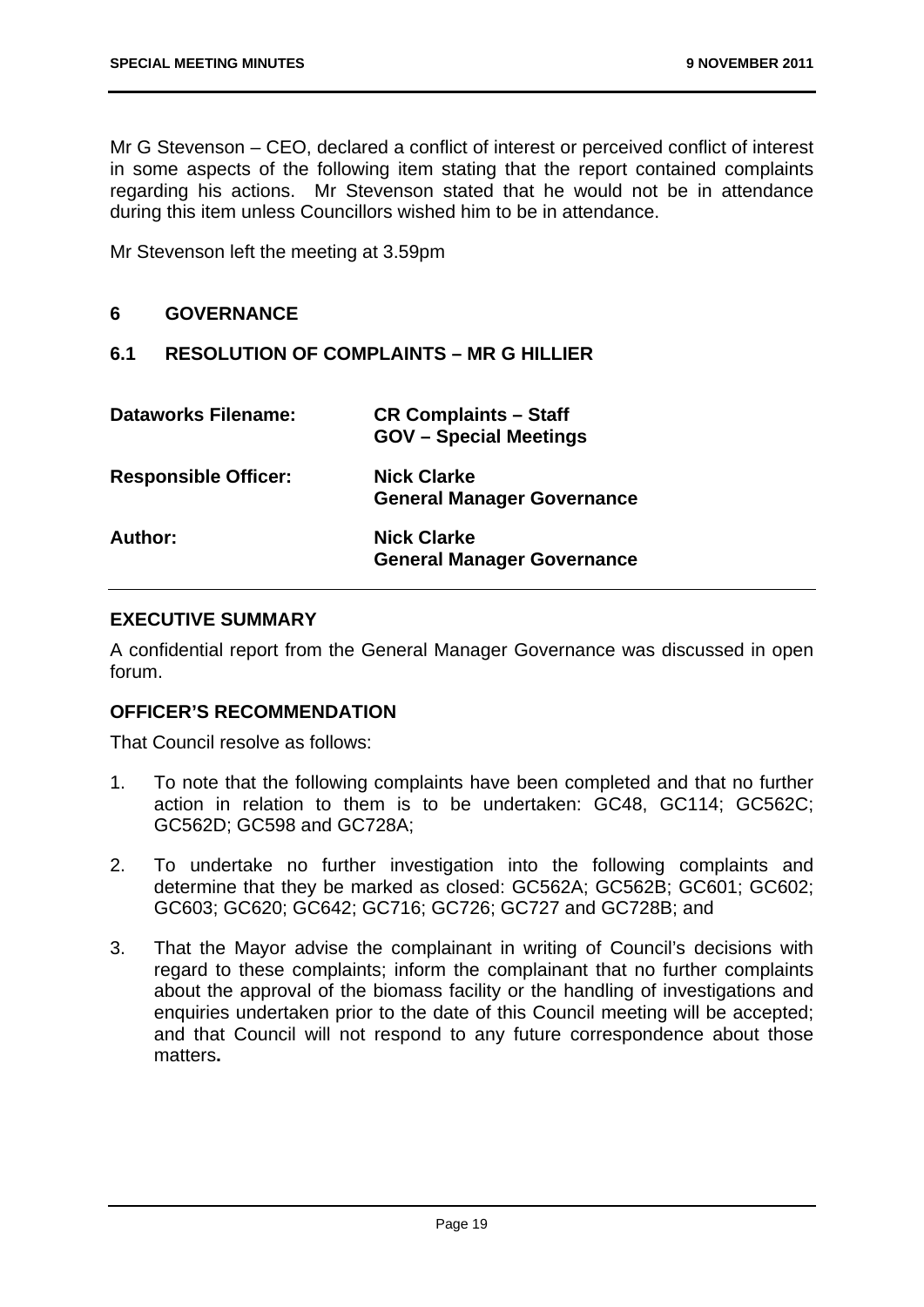#### **COUNCIL RESOLUTION**

| Moved by:    | <b>Cr K Williams</b> |
|--------------|----------------------|
| Seconded by: | <b>Cr H Murray</b>   |

**That Council resolve as follows:** 

- **1. To note that the following complaints have been completed and that no further action in relation to them is to be undertaken: GC48, GC114; GC562C; GC562D; GC598 and GC728A;**
- **2. To undertake no further investigation into the following complaints and determine that they be marked as closed: GC562A; GC562B; GC601; GC602; GC603; GC620; GC642; GC716; GC726; GC727 and GC728B;**
- **3. That the Mayor advise the complainant in writing of Council's decisions with regard to these complaints; inform the complainant that no further complaints about the approval of the biomass facility or the handling of investigations and enquiries undertaken prior to the date of this Council meeting will be accepted; and that Council will not respond to any future correspondence about those matters;**
- **4. That in the interest of natural justice, the applicant be provided with the audio recording of Mr Hillier's presentation and offered the same opportunity to respond to his points raised in the Special Meeting of 9th November 2011; and**
- **5. That Mr Hillier receive a copy of the audio recording of the Special Meeting of 9th November 2011.**

#### **CARRIED**

DIVISION

FOR: Crs Burns, Murray, Ogilvie, Henry, Williams, Boglary and Hobson

AGAINST: Cr Bowler

Cr Elliott was not present when the motion was put.

Crs Townsend and Reimers were absent from the meeting.